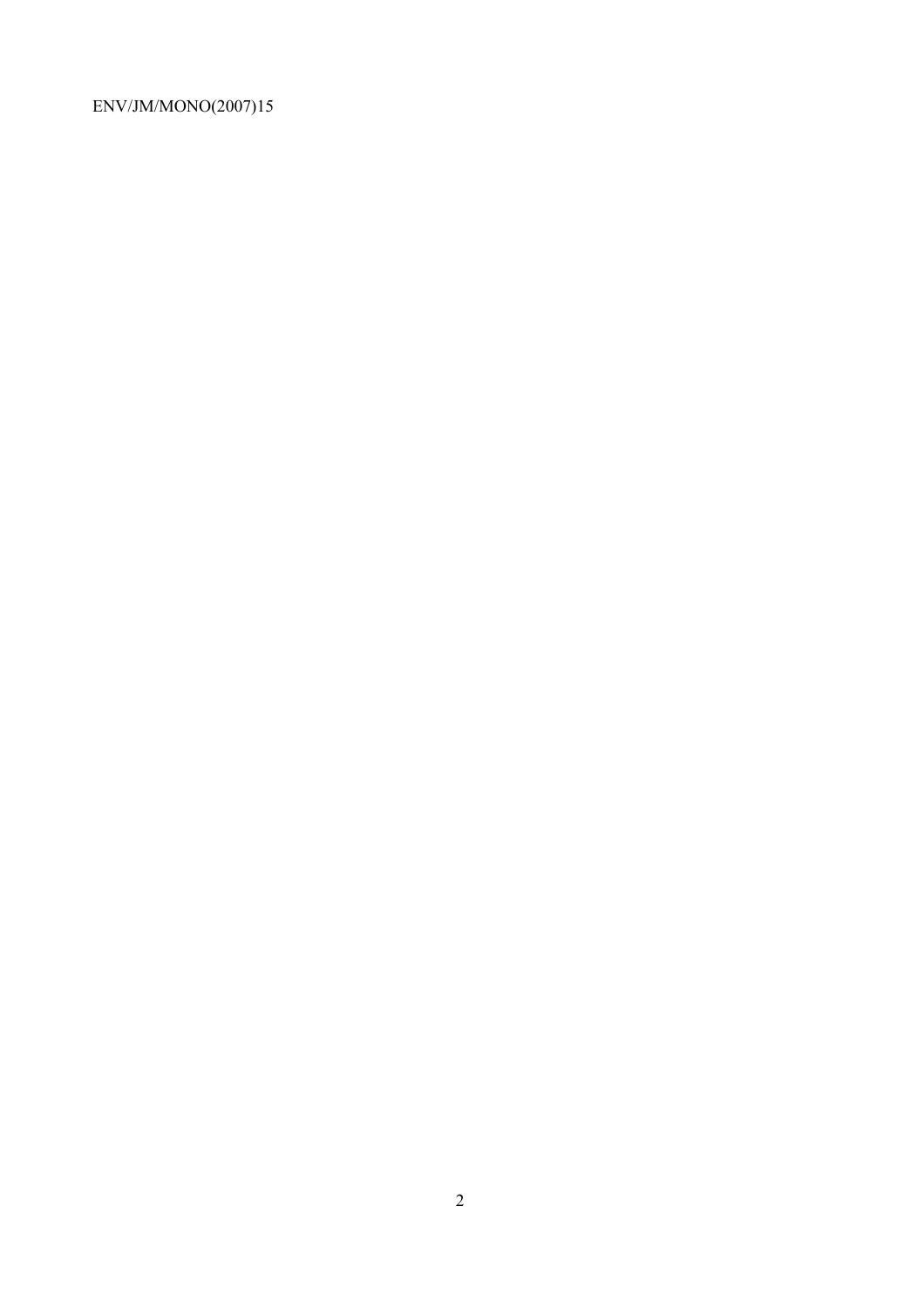# **OECD Environment, Health and Safety Publications**

**Series on Testing and Assessment** 

**No. 71** 

# **GUIDANCE DOCUMENT ON THE UTEROTROPHIC BIOASSAY - PROCEDURE TO TEST FOR ANTIOESTROGENICITY**

**Environment Directorate** 

**ORGANISATION FOR ECONOMIC CO-OPERATION AND DEVELOPMENT** 

**Paris, 2007**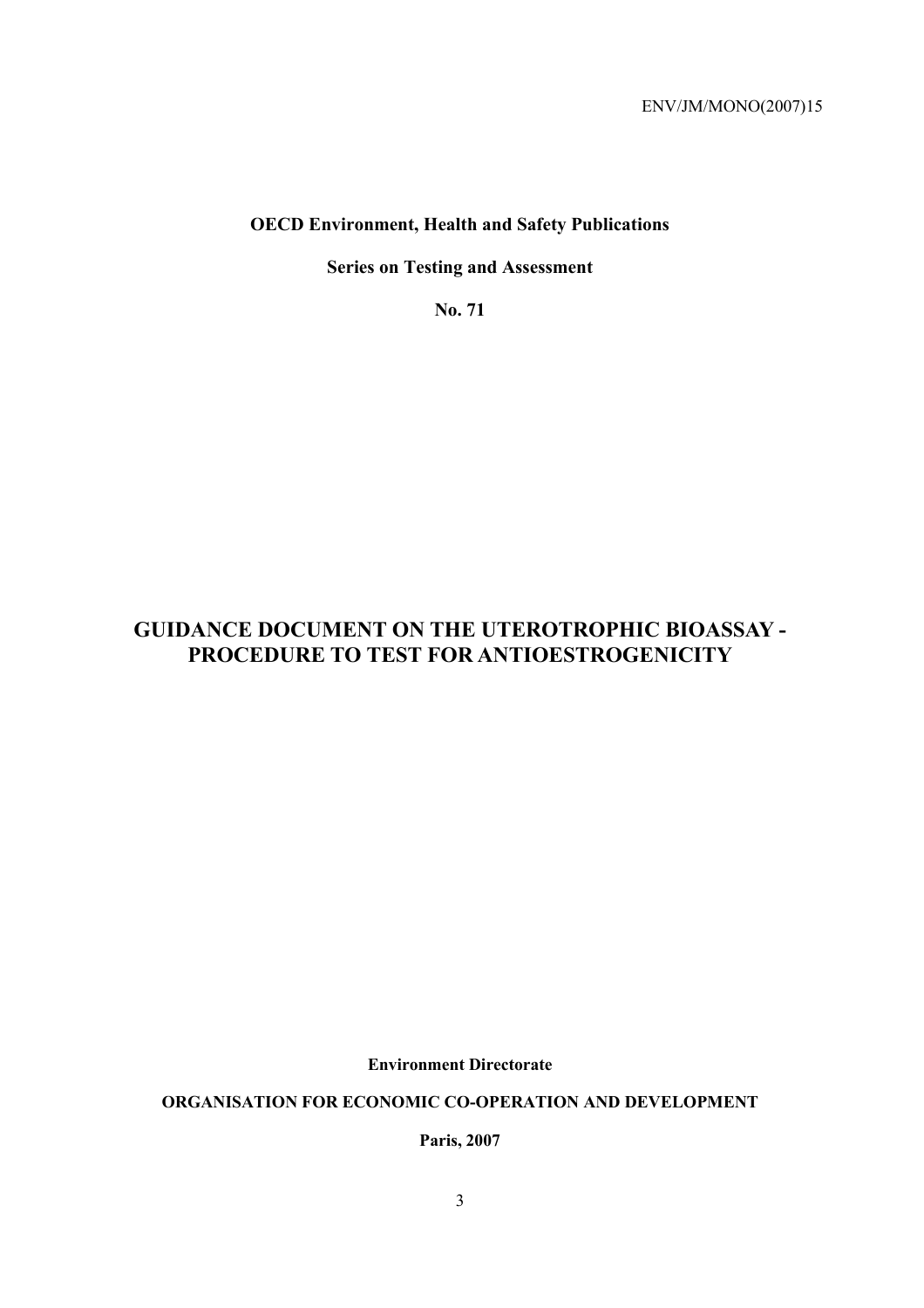#### **Also published in the Series on Testing and Assessment:**

No. 1, *Guidance Document for the Development of OECD Guidelines for Testing of Chemicals (1993; reformatted 1995, revised 2006)*

No. 2, *Detailed Review Paper on Biodegradability Testing (1995)*

No. 3, *Guidance Document for Aquatic Effects Assessment (1995)* 

No. 4, *Report of the OECD Workshop on Environmental Hazard/Risk Assessment (1995)*

No. 5, *Report of the SETAC/OECD Workshop on Avian Toxicity Testing (1996)*

No. 6, *Report of the Final Ring-test of the Daphnia magna Reproduction Test (1997)*

No. 7, *Guidance Document on Direct Phototransformation of Chemicals in Water (1997)* 

No. 8, *Report of the OECD Workshop on Sharing Information about New Industrial Chemicals Assessment (1997)*

No. 9, *Guidance Document for the Conduct of Studies of Occupational Exposure to Pesticides during Agricultural Application (1997)*

No. 10, *Report of the OECD Workshop on Statistical Analysis of Aquatic Toxicity Data (1998)*

No. 11, *Detailed Review Paper on Aquatic Testing Methods for Pesticides and industrial Chemicals (1998)*

No. 12, *Detailed Review Document on Classification Systems for Germ Cell Mutagenicity in OECD Member Countries (1998)*

No. 13, *Detailed Review Document on Classification Systems for Sensitising Substances in OECD Member Countries 1998)*

No. 14, *Detailed Review Document on Classification Systems for Eye Irritation/Corrosion in OECD Member Countries (1998)*

No. 15, *Detailed Review Document on Classification Systems for Reproductive Toxicity in OECD Member Countries (1998)*

No. 16, *Detailed Review Document on Classification Systems for Skin Irritation/Corrosion in OECD Member Countries (1998)*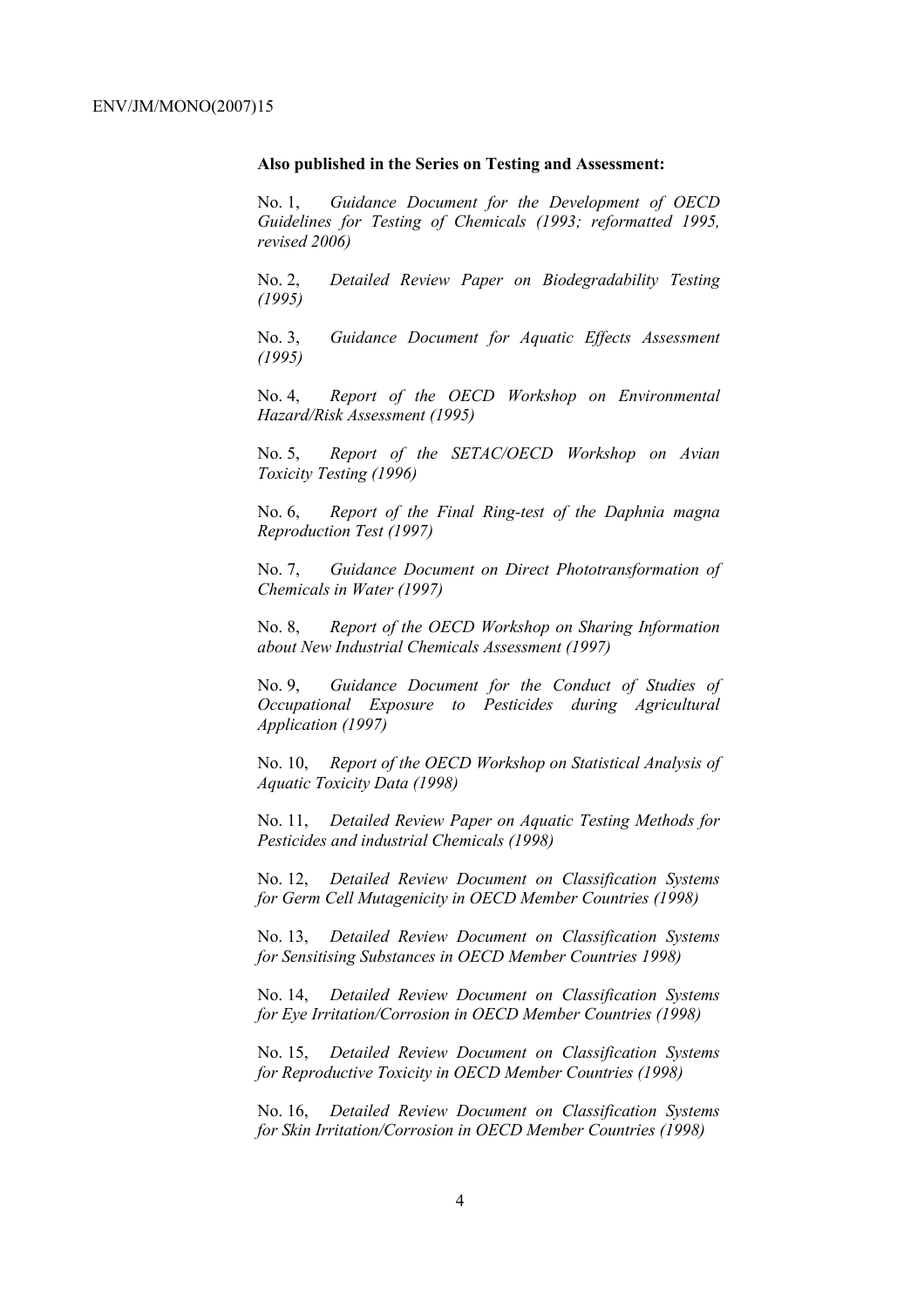No. 17, *Environmental Exposure Assessment Strategies for Existing Industrial Chemicals in OECD Member Countries (1999)*

No. 18, *Report of the OECD Workshop on Improving the Use of Monitoring Data in the Exposure Assessment of Industrial Chemicals (2000)*

No. 19, *Guidance Document on the Recognition, Assessment and Use of Clinical Signs as Humane Endpoints for Experimental Animals used in Safety Evaluation (1999)*

No. 20, *Revised Draft Guidance Document for Neurotoxicity Testing (2004)*

No. 21, *Detailed Review Paper: Appraisal of Test Methods for Sex Hormone Disrupting Chemicals (2000)*

No. 22, *Guidance Document for the Performance of Out-door Monolith Lysimeter Studies (2000)*

No. 23, *Guidance Document on Aquatic Toxicity Testing of Difficult Substances and Mixtures (2000)*

No. 24, *Guidance Document on Acute Oral Toxicity Testing (2001)*

No. 25, *Detailed Review Document on Hazard Classification Systems for Specifics Target Organ Systemic Toxicity Repeated Exposure in OECD Member Countries (2001)*

No. 26, *Revised Analysis of Responses Received from Member Countries to the Questionnaire on Regulatory Acute Toxicity Data Needs (2001)*

No 27, *Guidance Document on the Use of the Harmonised System for the Classification of Chemicals Which are Hazardous for the Aquatic Environment (2001)*

No 28, *Guidance Document for the Conduct of Skin Absorption Studies (2004)*

No 29, *Guidance Document on Transformation/Dissolution of Metals and Metal Compounds in Aqueous Media (2001)*

No 30, *Detailed Review Document on Hazard Classification Systems for Mixtures (2001)*

No 31, *Detailed Review Paper on Non-Genotoxic Carcinogens Detection: The Performance of In-Vitro Cell Transformation Assays (draft)*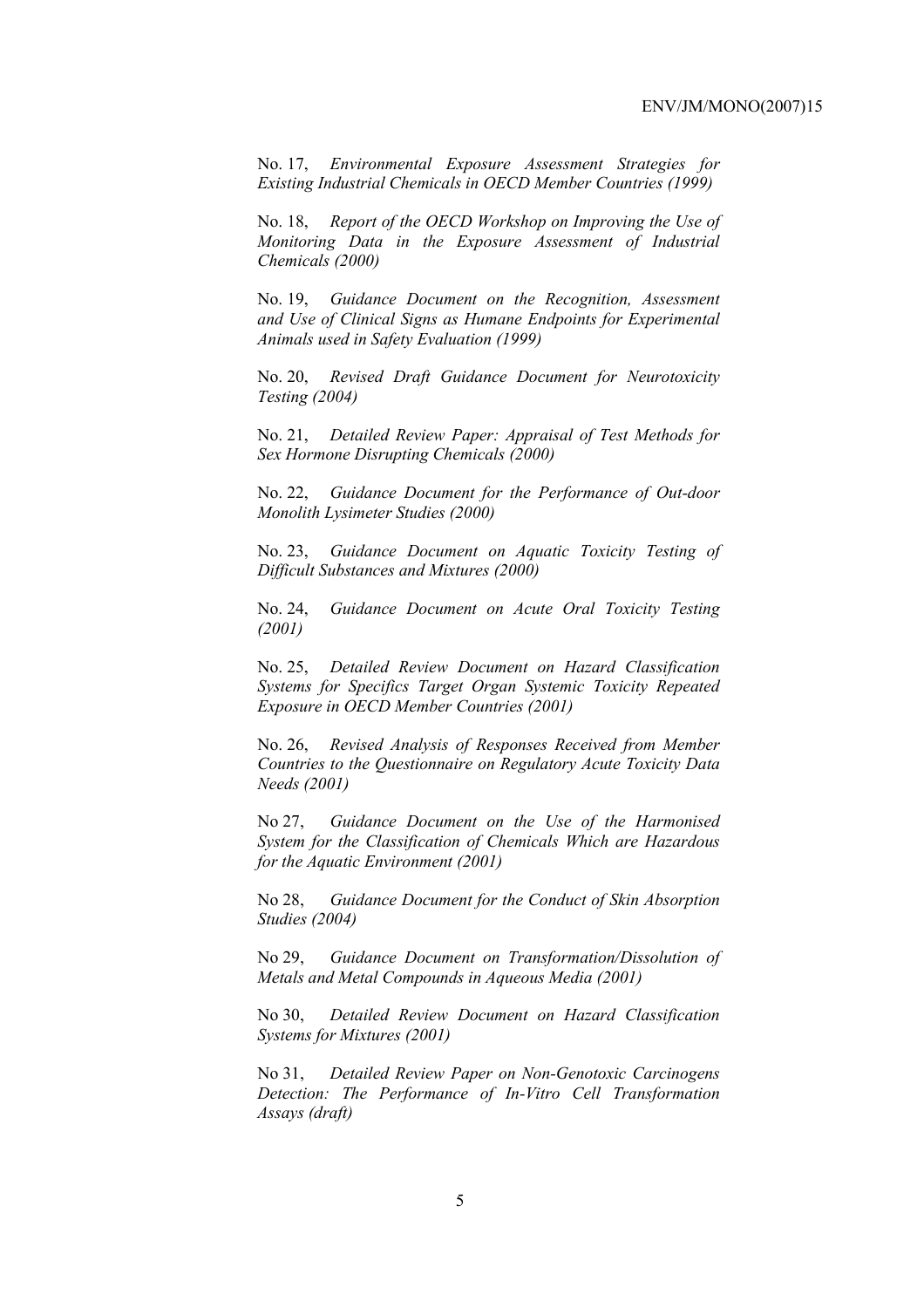No. 32, *Guidance Notes for Analysis and Evaluation of Repeat-Dose Toxicity Studies (2000)*

No. 33, *Harmonised Integrated Classification System for Human Health and Environmental Hazards of Chemical Substances and Mixtures (2001)*

No. 34, *Guidance Document on the Development, Validation and Regulatory Acceptance of New and Updated Internationally Acceptable Test Methods in Hazard Assessment (2005)*

No. 35, *Guidance notes for analysis and evaluation of chronic toxicity and carcinogenicity studies (2002)*

No. 36, *Report of the OECD/UNEP Workshop on the use of Multimedia Models for estimating overall Environmental Persistence and long range Transport in the context of PBTS/POPS Assessment (2002)*

No. 37, *Detailed Review Document on Classification Systems for Substances Which Pose an Aspiration Hazard (2002)*

No. 38, *Detailed Background Review of the Uterotrophic Assay Summary of the Available Literature in Support of the Project of the OECD Task Force on Endocrine Disrupters Testing and Assessment (EDTA) to Standardise and Validate the Uterotrophic Assay (2003)*

No. 39, *Guidance Document on Acute Inhalation Toxicity Testing (in preparation)*

No. 40, *Detailed Review Document on Classification in OECD Member Countries of Substances and Mixtures Which Cause Respiratory Tract Irritation and Corrosion (2003)*

No. 41, *Detailed Review Document on Classification in OECD Member Countries of Substances and Mixtures which in Contact with Water Release Toxic Gases (2003)*

No. 42, *Guidance Document on Reporting Summary Information on Environmental, Occupational and Consumer Exposure (2003)*

No. 43, *Draft Guidance Document on Reproductive Toxicity Testing and Assessment (in preparation)*

No. 44, *Description of Selected Key Generic Terms Used in Chemical Hazard/Risk Assessment (2003)* 

No. 45, *Guidance Document on the Use of Multimedia Models for Estimating Overall Environmental Persistence and Long-range Transport (2004)*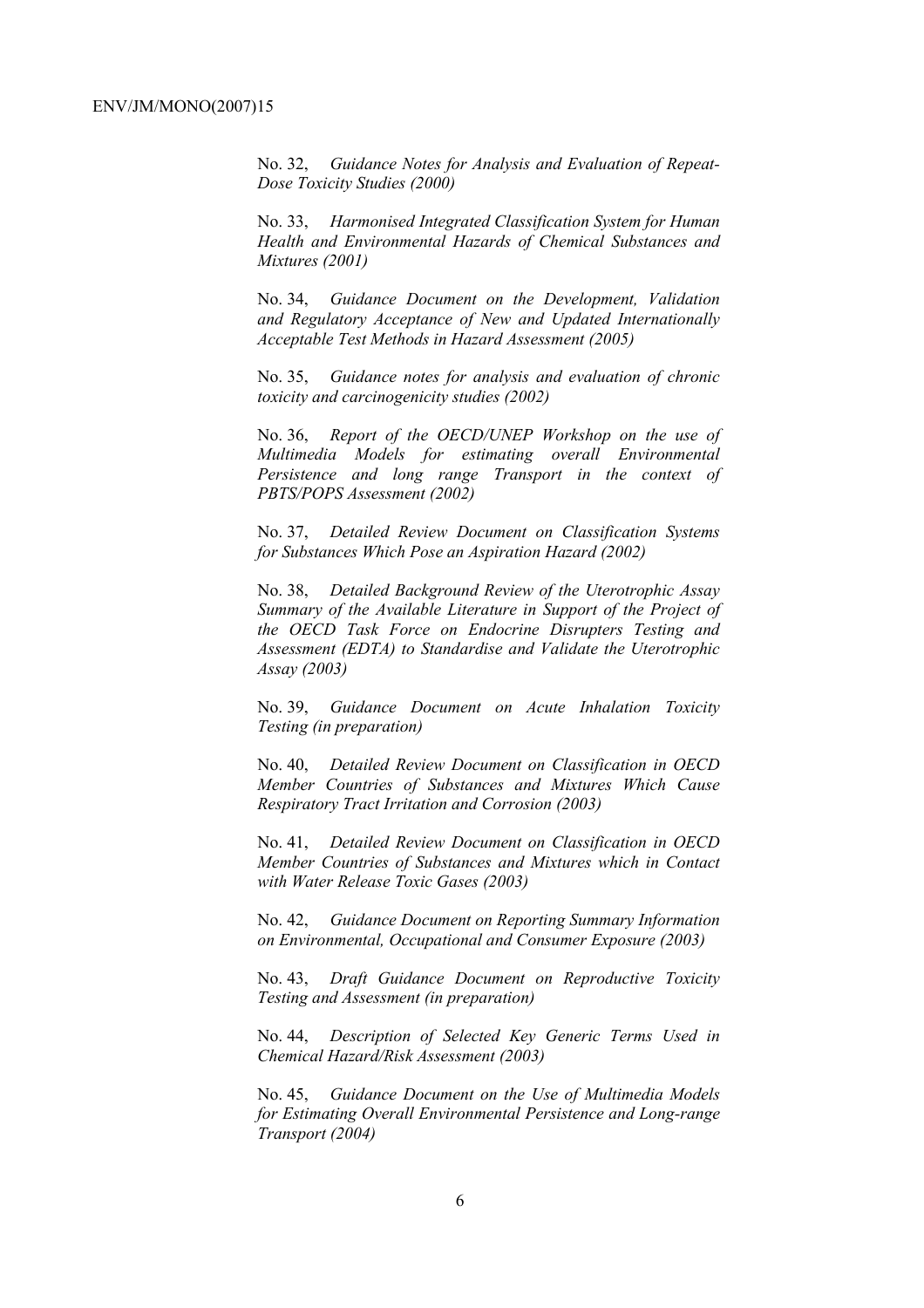No. 46*, Detailed Review Paper on Amphibian Metamorphosis Assay for the Detection of Thyroid Active Substances (2004)* 

No. 47, *Detailed Review Paper on Fish Screening Assays for the Detection of Endocrine Active Substances (2004)* 

No. 48, *New Chemical Assessment Comparisons and Implications for Work sharing (2004)* 

No. 49*, Report from the Expert Group on(Quantitative) Structure-Activity Relationships [(Q)SARs] on the Principles for the Validation of (Q)SARs (2004)* 

No. 50*, Report of the OECD/IPCS Workshop on Toxicogenomics (2005)* 

No. 51*, Approaches to Exposure Assessment in OECD Member Countries: Report from the Policy Dialogue on Exposure Assessment in June 2005 (2006)* 

No. 52*, Comparison of emission estimation methods used in Pollutant Release and Transfer Registers (PRTRs) and Emission Scenario Documents (ESDs): Case study of pulp and paper and textile sectors (2006)* 

No. 53*, Guidance Document on Simulated Freshwater Lentic Field Tests (Outdoor Microcosms and Mesocosms) (2006)* 

No. 54*, Current Approaches in the Statistical Analysis of Ecotoxicity Data: A Guidance to Application (2006)* 

No. 55*, Detailed Review Paper on Aquatic Arthropods in Life Cycle Toxicity Tests with an Emphasis on Developmental, Reproductive and Endocrine Disruptive Effects (2006)* 

No. 56, *Guidance Document on the Breakdown of Organic Matter in Litter Bags (2006)* 

No. 57, *Detailed Review Paper on Thyroid Hormone Disruption Assays (2006)* 

No. 58, *Report on the Regulatory Uses and Applications in OECD Member Countries of (Quantitative) Structure-Activity Relationship [(Q)SAR] Models in the Assessment of New and Existing Chemicals (2006)* 

No. 59, *Report of the Validation of the Updated Test Guideline 407: Repeat Dose 28-Day Oral Toxicity Study in Laboratory Rats (2006)*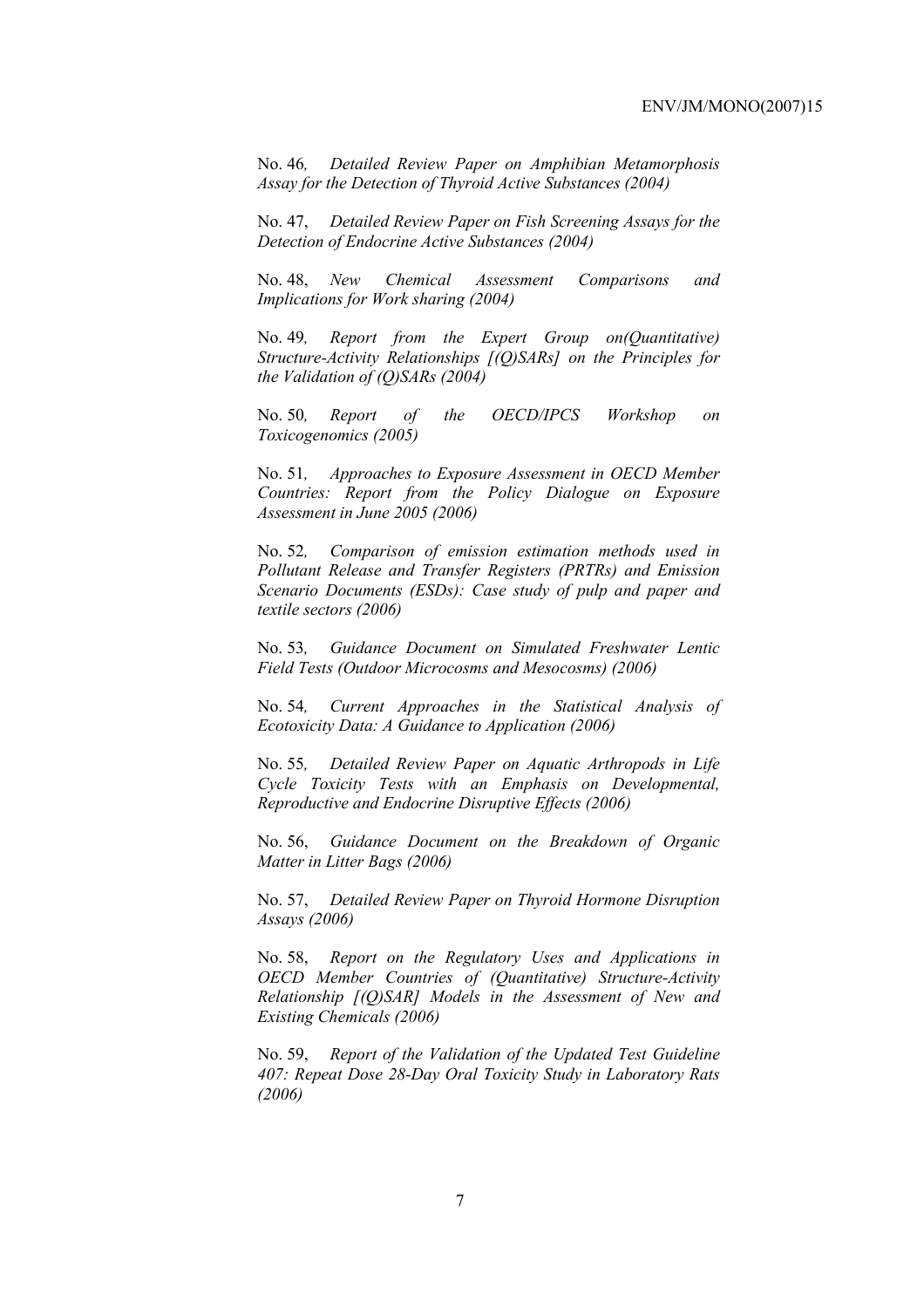No. 60, *Report of the Initial Work Towards the Validation of the 21-Day Fish Screening Assay for the Detection of Endocrine Active Substances (Phase 1A) (2006)* 

No. 61, *Report of the Validation of the 21-Day Fish Screening Assay fort he Detection of Endocrine Active Substances (Phase 1B) (2006)* 

No. 62*, Final OECD Report of the Initial Work Towards the Validation of the Rat Hershberger Assay : Phase-1, Androgenic Response to Testosterone Propionate, and Anti-Androgenic Effects of Flutamide (2006)* 

No. 63, *Guidance Document on the Definition of Residue (2006)* 

No. 64, *Guidance Document on Overview of Residue Chemistry Studies (2006)* 

No. 65, *OECD Report of the Initial Work Towards the Validation of the Rodent Uterotrophic Assay – Phase One (2006)* 

No. 66, *OECD Report of the Validation of the Rodent Uterotrophic Bioassay - Phase 2: Testing of Potent and Weak Oestrogen Agonists by Multiple Laboratories (2006)* 

No. 67, *Additional Data Supporting the Test Guideline on the Uterotrophic Bioassay in Rodents (draft)* 

No. 68, *Summary Report of the Uterotrophic Bioassay Peer Review Panel, including Agreement of the Working Group of the National Coordinators of the Test Guidelines Programme on the Follow-up of this Report (2006)*

No 69, *Guidance Document on the Validation of (Quantitative) Structure-Activity Relationship [(Q)SAR] Models (2007)* 

No. 70, *Report on Preparation of GHS Implementation by the OECD Countries (2007)* 

#### **© OECD 2007**

Applications for permission to reproduce or translate all or part of this material should be made to: Head of Publications Service, OECD, 2 rue André-Pascal, 75775 Paris Cedex 16, France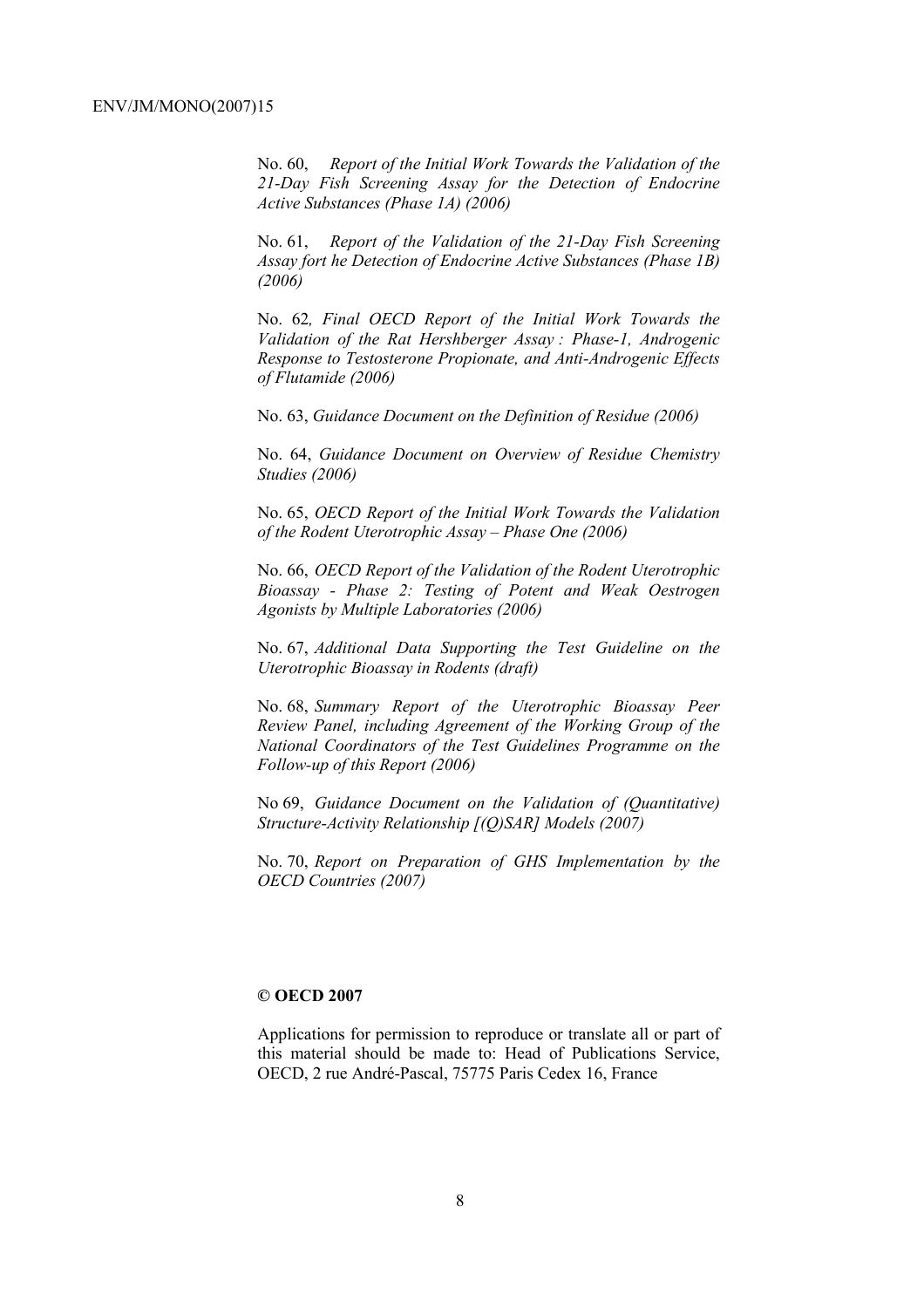#### **ABOUT THE OECD**

The Organisation for Economic Co-operation and Development (OECD) is an intergovernmental organisation in which representatives of 30 industrialised countries in North America, Europe and the Asia and Pacific region, as well as the European Commission, meet to co-ordinate and harmonise policies, discuss issues of mutual concern, and work together to respond to international problems. Most of the OECD's work is carried out by more than 200 specialised committees and working groups composed of member country delegates. Observers from several countries with special status at the OECD, and from interested international organisations, attend many of the OECD's workshops and other meetings. Committees and working groups are served by the OECD Secretariat, located in Paris, France, which is organised into directorates and divisions.

The Environment, Health and Safety Division publishes free-of-charge documents in ten different series: **Testing and Assessment**; **Good Laboratory Practice and Compliance Monitoring**; **Pesticides and Biocides**; **Risk Management**; **Harmonisation of Regulatory Oversight in Biotechnology**; **Safety of Novel Foods and Feeds; Chemical Accidents; Pollutant Release and Transfer Registers; Emission Scenario Documents; and the Safety of Manufactured Nanomaterials.** More information about the Environment, Health and Safety Programme and EHS publications is available on the OECD's World Wide Web site (http://www.oecd.org/ehs/).

**This publication was developed in the IOMC context. The contents do not necessarily reflect the views or stated policies of individual IOMC Participating Organizations.** 

**The Inter-Organisation Programme for the Sound Management of Chemicals (IOMC) was established in 1995 following recommendations made by the 1992 UN Conference on Environment and Development to strengthen co-operation and increase international coordination in the field of chemical safety. The participating organisations are FAO, ILO, OECD, UNEP, UNIDO, UNITAR and WHO. The World Bank and UNDP are observers. The purpose of the IOMC is to promote co-ordination of the policies and activities pursued by the Participating Organisations, jointly or separately, to achieve the sound management of chemicals in relation to human health and the environment.**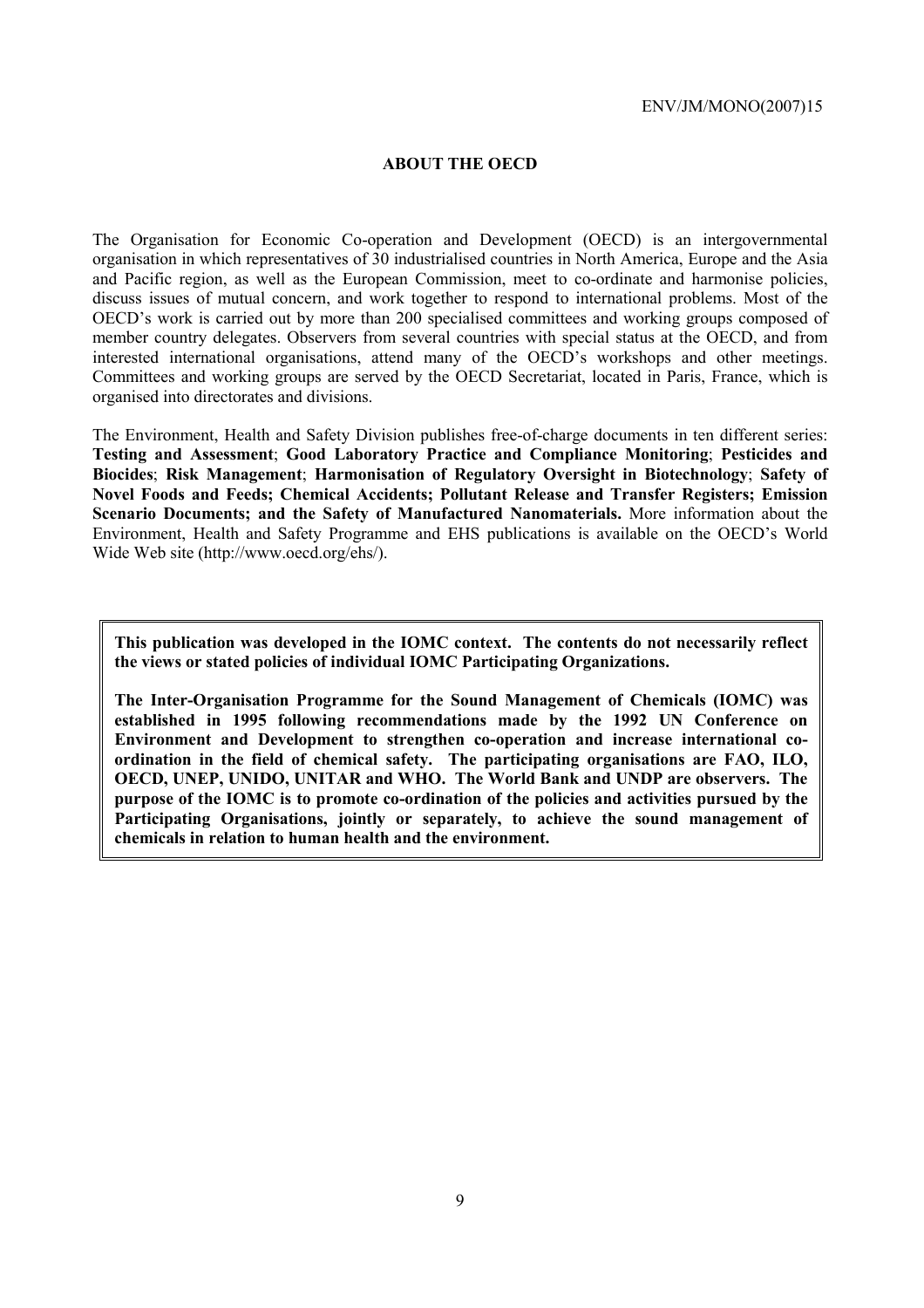**This publication is available electronically, at no charge. For this and many other Environment, Health and Safety publications, consult the OECD's World Wide Web site (www.oecd.org/ehs/)** 

**or contact:** 

**OECD Environment Directorate, Environment, Health and Safety Division** 

> **2 rue André-Pascal 75775 Paris Cedex 16 France**

**Fax: (33-1) 44 30 61 80 E-mail: ehscont@oecd.org**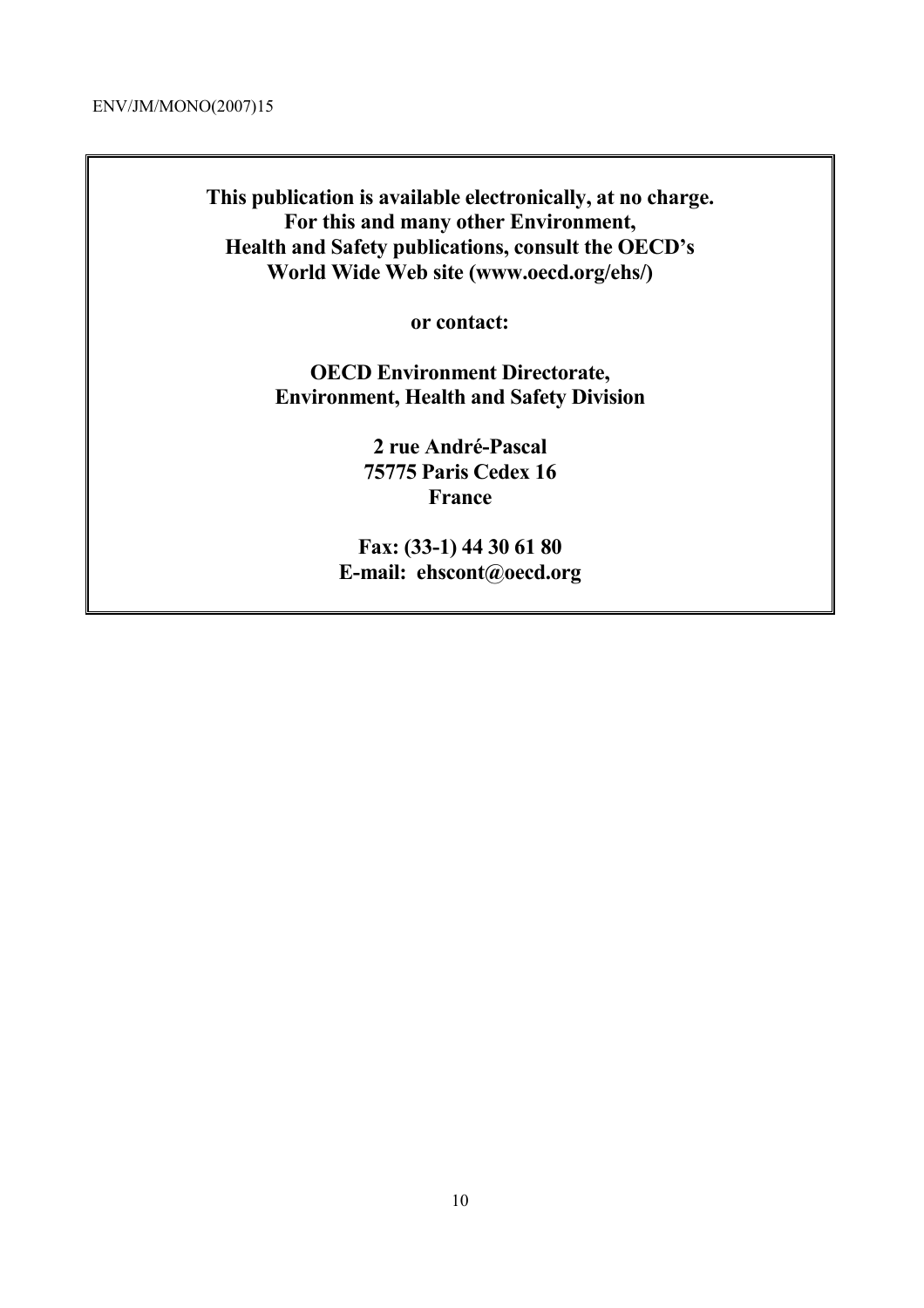#### **FOREWORD**

 The OECD initiated a high-priority activity in 1998 to revise existing guidelines and to develop new guidelines for the screening and testing of potential endocrine disrupters. One element of the activity was to develop a Test Guideline (TG) for the rodent Uterotrophic Bioassay. The rodent Uterotrophic Bioassay then underwent an extensive validation programme including the compilation of a detailed background document and the conduct of extensive intra- and interlaboratory studies to show the relevance and reproducibility of the bioassay with a potent reference oestrogen, weak oestrogen receptor agonists, a strong oestrogen receptor antagonist, and a negative reference chemical.

 The draft TG on Uterotrophic Bioassay that was initially developed, included the oestrogenic and the antioestrogenic protocols of the uterotrophic bioassay. However, comments received from the National Coordinators during the circulation of the draft TG were in favour of the separation of the two protocols, due to their different level of validation. As the ability of the uterotrophic assay to detect anti-estrogens had not been sufficiently characterized in the validation studies, the Secretariat also considered that the antioestrogenic protocol should not be in a Test Guideline (i.e. part of Mutual Acceptance of Data) and proposed to include it in a Guidance Document (GD).

 The first draft Guidance Document was approved by the Validation Management Group for Mammalian Testing and the Task Force for Endocrine Disrupters Testing and Assessment (EDTA) at their meetings in January and March 2007 respectively, provided that changes already agreed for the Test Guideline on the Uterotrophic Bioassay also become integrated into this GD. The GD has been modified accordingly. This final Guidance Document was adopted by the Working Group of the National Coordinators of the Test Guidelines Programme (WNT) at its meeting, in March 2007.

 This document is published on the responsibility of the Joint Meeting of the Chemicals Committee and Working Party on Chemicals, Pesticides and Biotechnology.

Contact for further details:

Environment, Health and Safety Division Environment Directorate Organisation for Economic Co-operation and Development 2, rue André-Pascal, 75775 Paris Cedex 16, France

Tel: 33-1-45-24-16-74 or 98-43 Fax: 33-1-45-24-16-75 E-mail: env.edcontact@oecd.org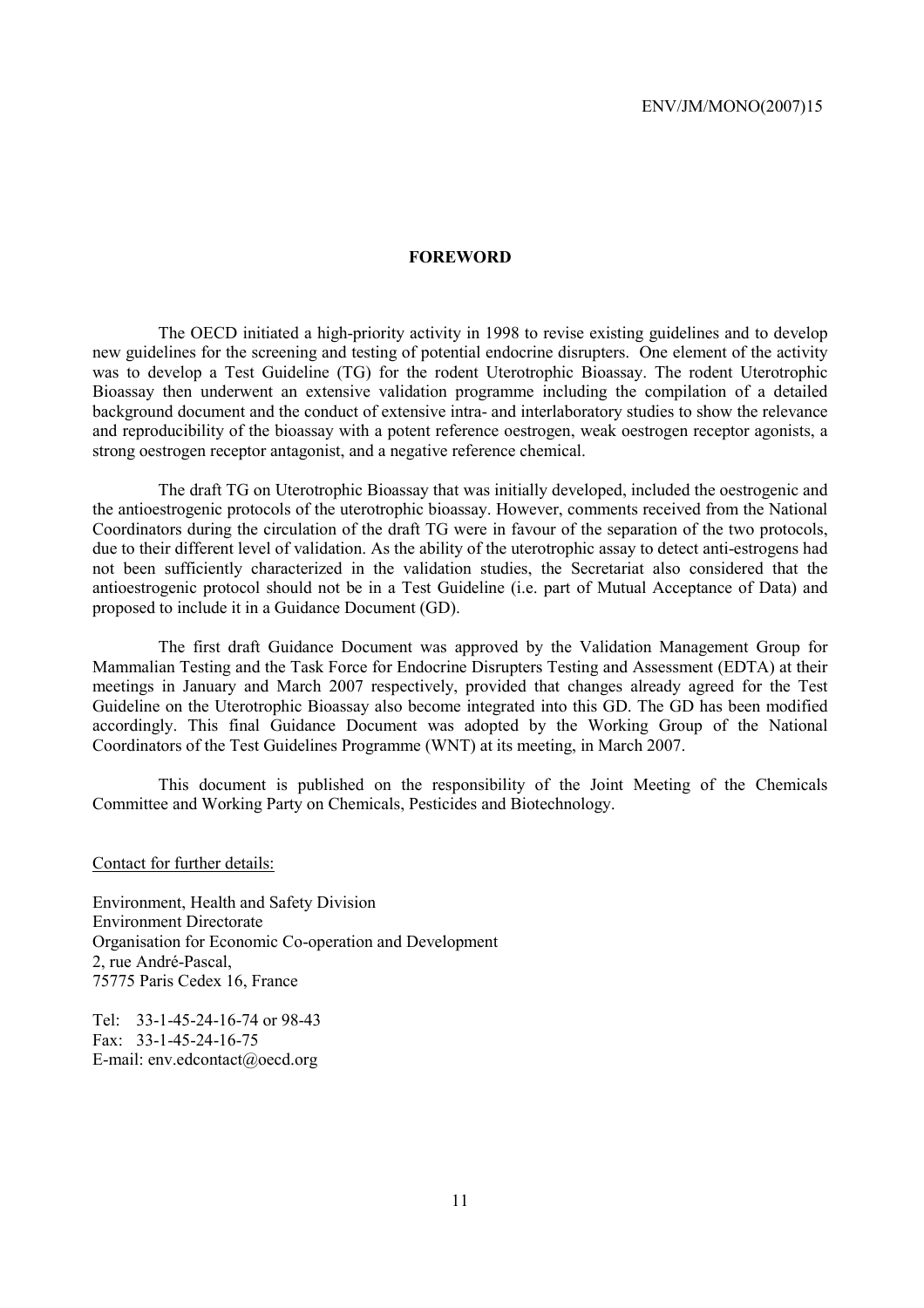# **TABLE OF CONTENTS**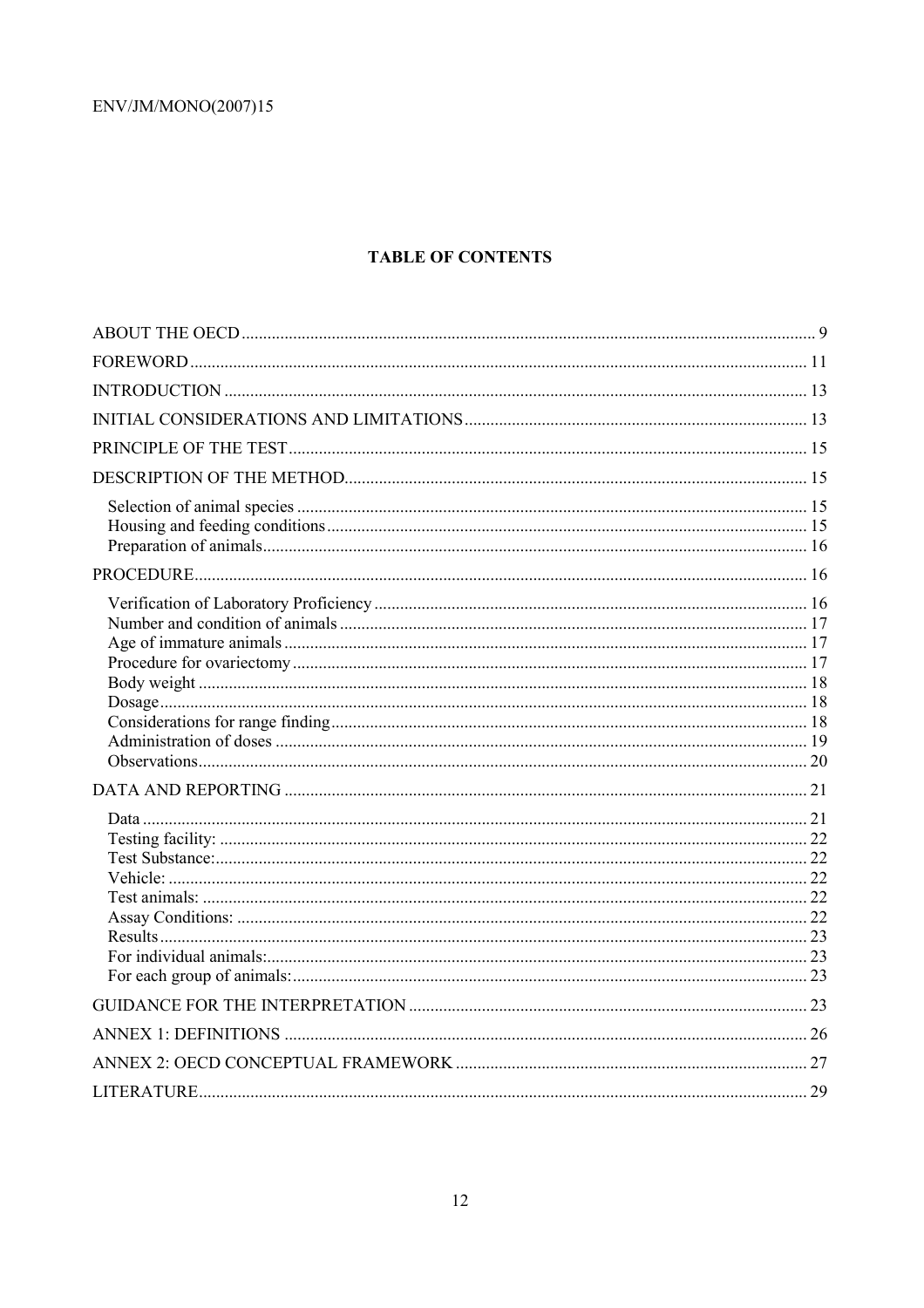#### **INTRODUCTION**

1. The OECD initiated a high-priority activity in 1998 to revise existing guidelines and to develop new guidelines for the screening and testing of potential endocrine disrupters (1). One element of the activity was to develop a Test Guideline for the rodent Uterotrophic Bioassay. The rodent Uterotrophic Bioassay then underwent an extensive validation programme including the compilation of a detailed background document (2)(3) and the conduct of extensive intra- and interlaboratory studies to show the relevance and reproducibility of the bioassay with a potent reference oestrogen, weak oestrogen receptor agonists, a strong oestrogen receptor antagonist, and a negative reference chemical  $(4)(5)(6)(7)(8)(9)$ . A Test Guideline (TG 440) has been developed for the screening of oestrogenic properties. This Guidance document focuses on the antioestrogenic protocol; it is the outcome of the experience gained during the validation test programme and the results obtained thereby with the use of a strong oestrogen receptor antagonist. Due to insufficient validation of this antioestrogenic protocol, this Guidance Document is provided for experimental purpose only. The test will provide supporting evidence in relation to antioestrogenic activity (see paragraph 7).

2. The Uterotrophic Bioassay is a short-term screening test that originated in the 1930's (27)(28) and was first standardized for screening by an expert committee in 1962 (32)(35). It is based on the increase in uterine weight or uterotrophic response (29). It evaluates the ability of a chemical to elicit biological activities consistent with agonists or antagonists of natural oestrogens (e.g. 17ß-estradiol), however, its use for antagonist detection is much less common than for agonists. The uterus responds to oestrogens in two ways. An initial response is an increase in weight due to water imbibition. This response is followed by a weight gain due to tissue growth (30). The uterus responses in rats and mice qualitatively are comparable.

3. When better validated, the application of this bioassay as an in vivo screening assay for oestrogenic antagonists could be seen in the context of the "OECD Conceptual Framework for the Testing and Assessment of Endocrine Disrupting Chemicals" (Annex2). As for the oestrogenic part of the Uterotrophic Bioassay, the antioestrogenic protocol of the Uterotrophic Bioassay would also be contained in Level 3 of this Conceptual Framework as an *in vivo* assay providing data about a single endocrine mechanism, i.e. antioestrogenicity.

#### **INITIAL CONSIDERATIONS AND LIMITATIONS**

4. Oestrogen agonists and antagonists act as ligands for oestrogen receptors  $\alpha$  and  $\beta$  and may activate or inhibit, respectively, the transcriptional action of the receptors. This may have the potential to lead to adverse health hazards, including reproductive and developmental effects. Therefore, the need exists to rapidly assess and evaluate a chemical as a possible oestrogen agonist or antagonist. While informative, the affinity of a ligand for an oestrogen receptor or transcriptional activation of reporter genes *in vitro* is only one of several determinants of possible hazard. Other determinants can include metabolic activation and deactivation upon entering the body, distribution to target tissues, and clearance from the body, depending at least in part on the route of administration and the chemical being tested. This leads to the need to screen the possible activity of a chemical *in vivo* under relevant conditions, unless the chemical's characteristics regarding Absorption – Distribution – Metabolism – Elimination (ADME) already provide appropriate information. Uterine tissues respond with rapid and vigorous growth to stimulation by oestrogens, particularly in laboratory rodents, where the oestrous cycle lasts approximately 4 days. Rodent species, particularly the rat, are also widely used in toxicity studies for hazard characterization. Therefore, the rodent uterus is an appropriate target organ for the *in vivo* screening of oestrogen agonists and antagonists.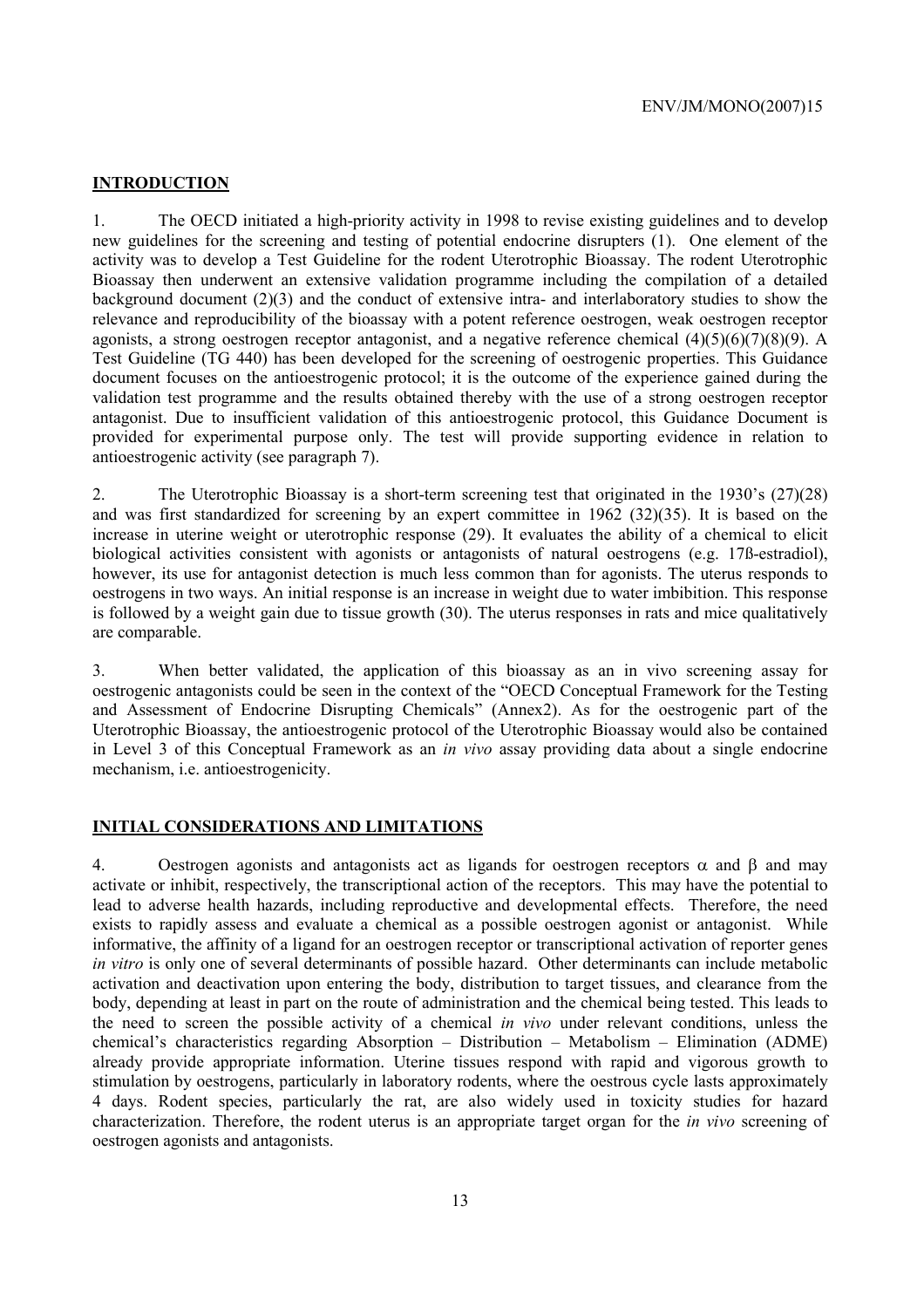5. This Guidance Document is based on those protocols employed in the OECD validation study of Phase 1 (4)(5). Currently two methods, namely, the ovariectomised adult female method (ovx-adult method) and the immature non-ovariectomised method (immature method) are available. It was shown in the OECD validation test program that both methods have comparable sensitivity and reproducibility. However, the immature, as it has an intact hypothalamic-pituitary-gonadal (HPG) axis, is somewhat less specific but covers a larger scope of investigation than the ovariectomized animal because it can respond to substances that interact with the HPG axis rather than just the oestrogen receptor. The HGP axis of the rat is functional at about 15 days of age. Prior to that, puberty cannot be accelerated with treatments like GnRH. As the females begin to reach puberty, prior to vaginal opening, the female will have several silent cycles that do not result in vaginal opening or ovulation, but there are some hormonal fluctuations. If a chemical stimulates the HGP axis directly or indirectly, precocious puberty, early ovulation and accelerated vaginal opening result. Not only chemicals that act on the HPG axis do this but some diets with higher metabolizable energy levels than others will stimulate growth and accelerate vaginal opening without being estrogenic. Such substances would not induce an uterotrophic response in ovx-adult animals as their HPG axis doesn't work.

6. For animal welfare reasons preference should be given to the method using immature rodents, avoiding surgical pre-treatment of the animals.

7. Taking into account that the Uterotrophic Bioassay serves as an in vivo screening assay, the validation approach taken, served both animal welfare considerations and a tiered testing strategy. To this end, effort was directed at rigorously validating reproducibility and sensitivity for oestrogenicity - the main concern for many chemicals -, while little effort was directed at the antioestrogenicity component of the assay. Only one antioestrogen with strong activity was tested since the number of substances with a clear antioestrogenic profile is very limited. Thus the protocol for the antagonist mode of the assay was not included in the Test Guideline developed for the oestrogenic protocol, but it is described in this Guidance Document as a suggested experimental approach. The reproducibility and sensitivity of the assay for substances with anti-oestrogenic activity will be more clearly defined later on, after the test procedure has been in routine use for some time and more substances with this modality of action are identified.

8. It is acknowledged that all animal based procedures will conform to local standards of animal care; the descriptions of care and treatment set forth below are minimal performance standards, and will be superseded by local regulations. Further guidance of the humane treatment of animals is given by the OECD (25).

9. As with all assays using live animals, it is essential to ensure that the data are truly necessary prior to the start of the assay. For example, two conditions where the data may be required are:

- high exposure potential (Level 1 of the Conceptual Framework, Annex 2) or indications for antioestrogenicity (Level 2) to investigate whether such effects may occur in vivo
- effects indicating antioestrogenicity in Level 4 or 5 in vivo tests to substantiate that the effects were related to an antioestrogenic mechanism that cannot be elucidated using an *in vitro* test.
- 10. Definitions used in this Guidance Document are given in Annex 1.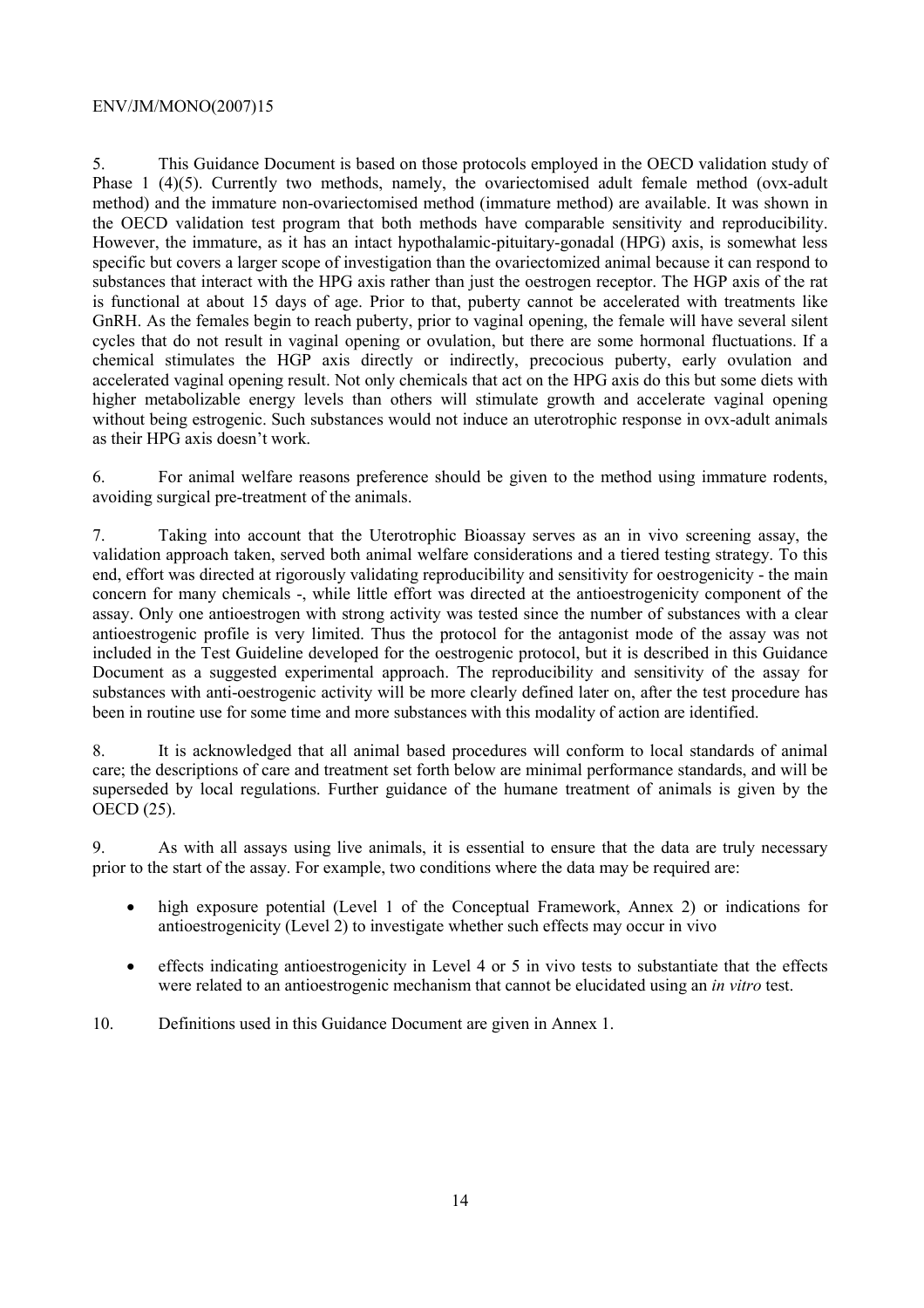#### **PRINCIPLE OF THE TEST**

11. The Uterotrophic Bioassay relies for its sensitivity on an animal test system in which the hypothalamic-pituitary-ovarian axis is not functional, leading to low homeostatic regulation against exogenous oestrogenic stimuli. This will ensure a high sensitivity to alteration in estrogenicity of the treatment at any estrogenic base levels. Two oestrogen sensitive states in the female rodent meet this requirement:

- i) immature females after weaning and prior to puberty and
- ii) young adult females after ovariectomy with adequate time for uterine tissues to regress.

12. The test substance is administered daily by oral gavage or subcutaneous injection. Graduated test substance doses are administered to a minimum of three treatment groups of experimental animals using one dose level per group and a minimum administration period of three consecutive days. The animals are necropsied approximately 24 hours after the last dose. For oestrogen antagonists, a potent reference oestrogen in a submaximal response dose is co-administered with the test substance and the response is compared to a reference oestrogen-only control group. The mean uterine weight of the test substance groups relative to the reference oestrogen-only group is assessed for a statistically significant alteration. A statistically significant decrease in uterine weight indicates that the test substance has an ability to reduce or block the action of natural oestrogens, and, therefore, is considered to be a potential anti-oestrogen.

#### **DESCRIPTION OF THE METHOD**

#### **Selection of animal species**

13. Commonly used laboratory rodent strains may be used. As an example, Sprague-Dawley and Wistar strains of rats were used during the validation. Strains with uteri known or suspected to be less responsive should not be used. The laboratory should demonstrate the sensitivity of the strain used, as described in paragraph 22. The validation study carried out on mice (16) contains data on the antioestrogenicity of bisphenol A and genistein.

#### **Housing and feeding conditions**

14. All procedures should conform to local standards of laboratory animal care. These descriptions of care and treatment are minimum standards and will be superseded by local regulations, when present. The temperature in the experimental animal room should be  $22^{\circ}$ C (with an approximate range  $\pm 3^{\circ}$ C). The relative humidity should be a minimum of 30% and preferably should not exceed a maximum 70%, other than during room cleaning. The aim should be relative humidity of 50-60%. Lighting should be artificial. The daily lighting sequence should be 12 hours light, 12 hours dark.

15. Laboratory diet and drinking water should be provided *ad libitum*. Young adult animals may be housed individually or be caged in groups of up to three animals. Due to the young age of the immature animals, social group housing is recommended.

16. High levels of phytooestrogens in laboratory diets have been known to increase uterine weights in rodents to a degree enough as to interfere with the Uterotrophic Bioassay (13)(14)(15). High levels of phytooestrogens and of metabolizable energy in laboratory diets may also result in early puberty, if immature animals are used. The presence of phytooestrogens results primarily from the inclusion of soy and alfalfa products in the laboratory diets and concentrations of phtooestrogens have been shown to vary from batch-to-batch of standard laboratory diets (23). Body weight is an important variable, as the quantity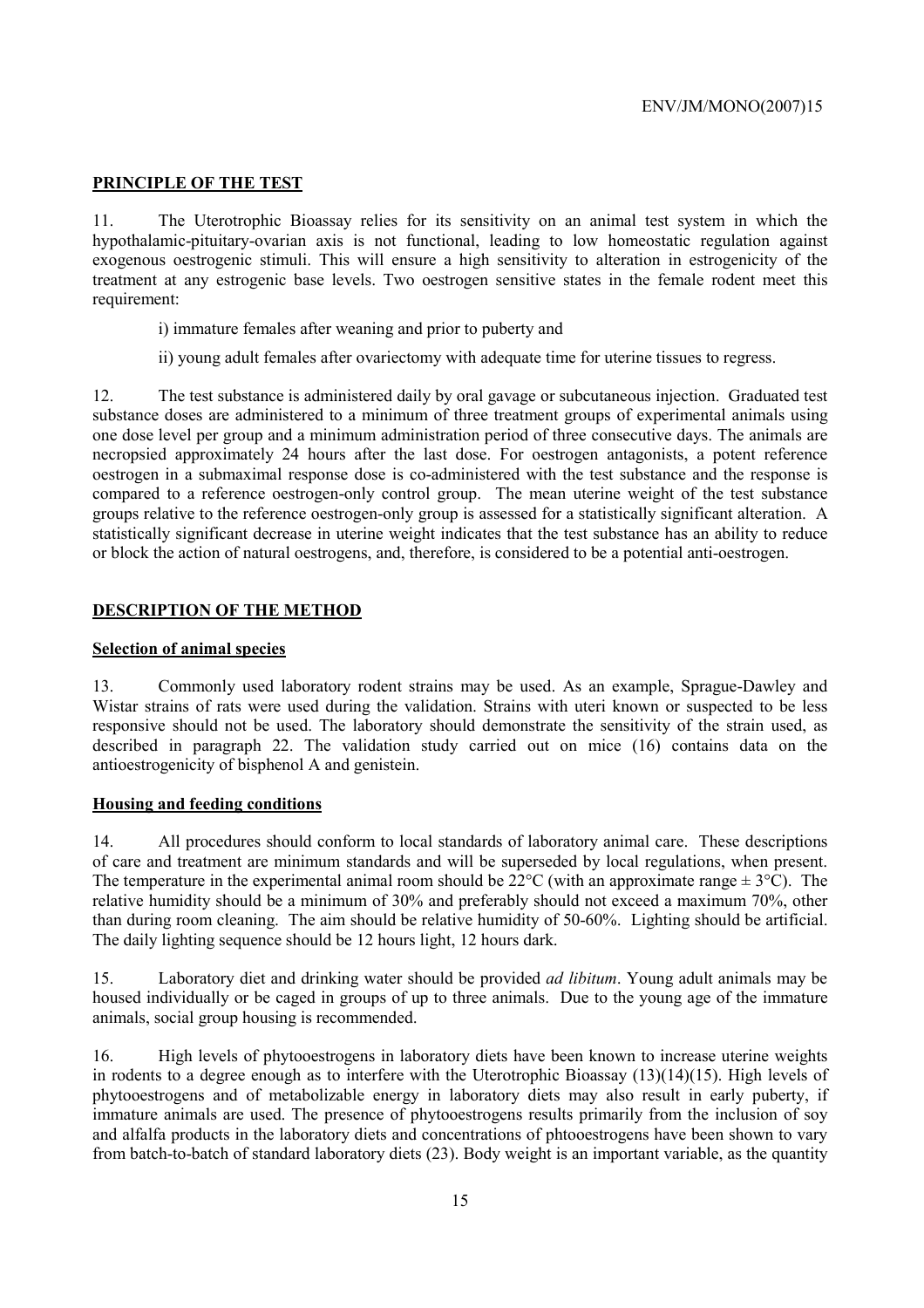of food consumed is related to body weight. Therefore, the actual phytooestrogen dose consumed from the same diet may vary among species and by age (9). For immature female rats, food consumption on a body weight basis may be approximately double that of ovariectomised young adult females. For young adult mice, food consumption on a body weight basis may be approximately quadruple that of ovariectomised young adult female rats.

17. Uterotrophic Bioassay results (9)(17)(18)(19), however, show that limited quantities of dietary phytooestrogens are acceptable and do not reduce the sensitivity of the bioassay. As a guide, dietary levels of phytooestrogens should not exceed 350 µg of genistein equivalents/gram of laboratory diet for immature female Sprague Dawley and Wistar rats (6)(9). Such diets should also be appropriate when testing in young adult ovariectomised rats because food consumption on a body weight basis is less in young adult as compared to immature animals. If adult ovariectomised mice or more phytooestrogen-sensitive rats are to be used, proportional reduction in dietary phytooestrogen levels must be considered (20). In addition, the differences in available metabolic energy from different diets may lead to time shifts for the onset of puberty (21)(22).

18. Prior to the study, careful selection is required of a diet without an elevated level of phytooestrogens (for guidance see  $(6)(9)$ ) or metabolizable energy, that can confound the results  $(15)(17)(19)(22)(36)$ . Ensuring the proper performance of the test system used by the laboratory is an important check on both of these factors. As a safeguard consistent with GLP, representative sampling of each batch of diet administered during the study should be conducted for possible analysis of phytooestrogen content (e.g. in the case of an inadequate response to the reference oestrogen, 17 alpha ethinyl estradiol). Aliquots should be analyzed as part of the study or frozen at -20℃ or in such a way as to prevent the sample from decomposing prior to analysis.

19. Some bedding materials may contain naturally occurring oestrogenic or antioestrogenic substances (e.g. corn cob is known to affect the cyclicity of rats and appears to be antioestrogenic). Thus, the selected bedding material should contain a minimum level of phytooestrogens.

#### **Preparation of animals**

20. Experimental animals without evidence of any disease or physical abnormalities are randomly assigned to the control and treatment groups and cages. Cages should be arranged in such a way that possible effects due to cage placement are minimized. The animals should be identified uniquely. Preferably, immature animals should be caged with dams or foster dams until weaning during acclimatization. The acclimatization period prior to the start of the study should be about 5 days for young adult animals and for the immature animals delivered with dams or foster dams. If immature animals are obtained as weanlings without dams a shorter duration of the acclimatization period may become necessary as dosing should start immediately after weaning (see paragraph 25).

#### **PROCEDURE**

#### **Verification of Laboratory Proficiency**

21. The assay should be conducted in conformity with the OECD Good Laboratory Practice and Quality Assurance Procedures (31).

22. **Baseline Oestrogenic Control Study -** On a regular basis or prior to the study, laboratory proficiency should be demonstrated by testing the responsiveness of the animal model, with the uterotrophic dose-response of a reference oestrogen:  $17\alpha$ -ethinyl estradiol (CAS No. 57-63-6) (EE), and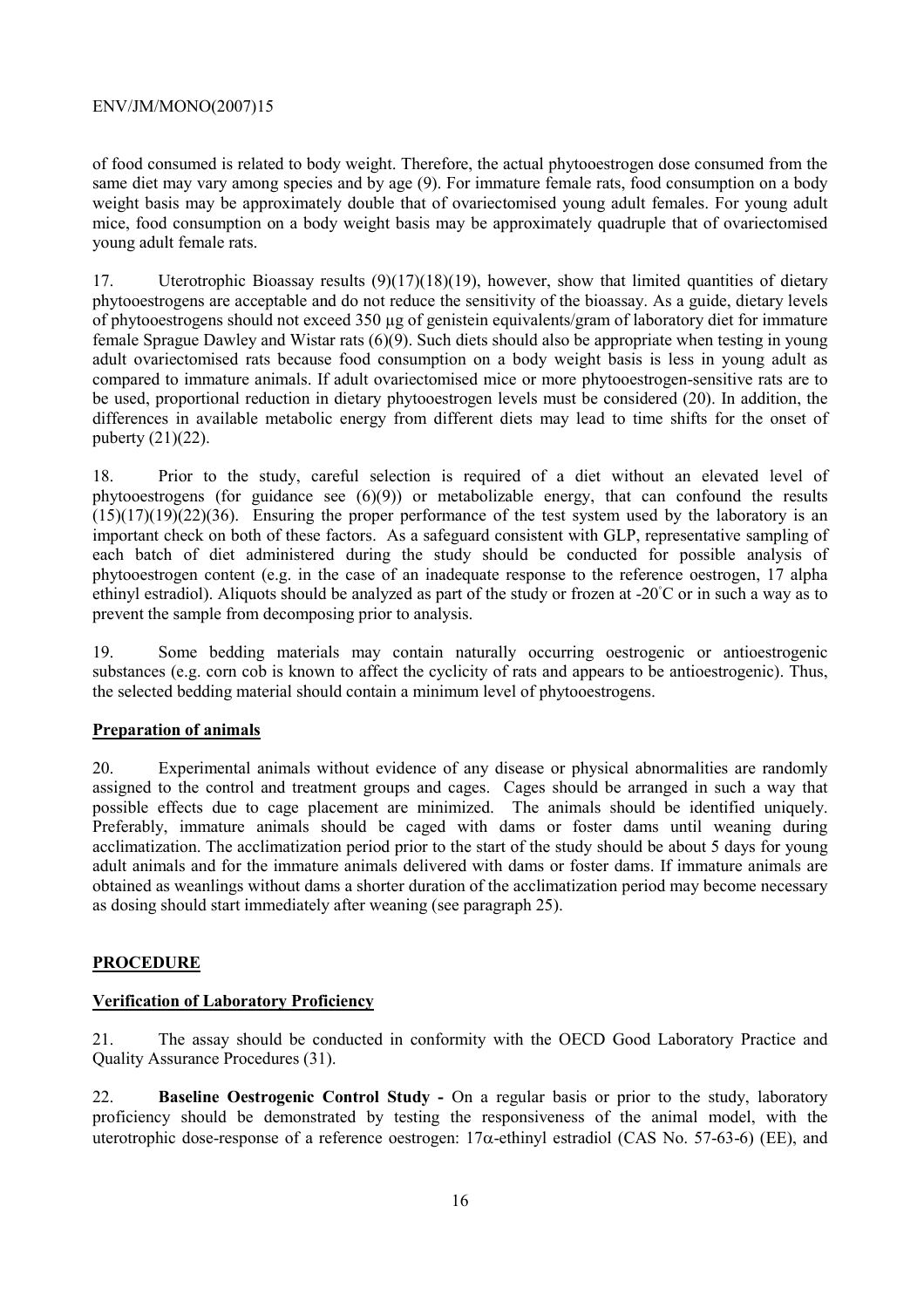results compared with established historical data (see reference (5)). This will enable to select the dose of the reference oestrogen agonist to be used (see paragraphs 30, 31). If this baseline oestrogenic control study does not yield the anticipated results the experimental conditions should be examined and modified.

#### **Number and condition of animals**

23. Each treated and control group should include at least 6 animals (for both immature and ovxadult protocols).

#### **Age of immature animals**

24. For the Uterotrophic Bioassay with immature animals the day of birth must be specified. Dosing should begin early enough to ensure that, at the end of test substance administration, the physiological rise of endogenous oestrogens associated with puberty has not yet taken place. On the other hand, there is evidence that very young animals may be less sensitive. For defining the optimal age each laboratory should take its own background data on maturation into consideration.

25. As a general guide, dosing in rats may begin immediately after early weaning on postnatal day 18 (with the day of birth being postnatal day 0). Dosing in rats preferably should be completed on postnatal day 21 but in any case prior to postnatal day 25, because, after this age, the hypothalamic-pituitary-ovarian axis becomes functional and endogenous oestrogen levels may begin to rise with a concomitant increase in baseline uterine weight means and an increase in the group standard deviations  $(2)(3)(10)(11)(12)$ .

26. If the immature female mouse is used (not validated for agonist assay), treatment should be carried out at an earlier age, i.e. dosing may begin immediately after early weaning on postnatal day 16 (with the day of birth being postnatal day 0). Dosing in mice should be completed prior to postnatal day 21, after which, as for rats the hypothalamic-pituitary-ovarian axis may become functional, thus an increase in baseline uterine weight means and an increase in the group standard deviations may occur (23).

#### **Procedure for ovariectomy**

27. For the ovariectomised female rat and mouse (treatment and control groups), ovariectomy should occur between 6 and 8 weeks of age. For rats, a minimum of 14 days should elapse between ovariectomy and the first day of administration in order to allow the uterus to regress to a minimum, stable baseline. For mice, at least 7 days should elapse between ovariectomy and the first day of administration. As small amounts of ovarian tissue are sufficient to produce significant circulating levels of oestrogens (3), the animals should be tested prior to use by observing epithelial cells swabbed from the vagina on at least five consecutive days (e.g., days 10-14 after ovariectomy). If the animals indicate any evidence entering oestrous, the animals should not be used. Further, at necropsy, the ovarian stubs should be examined for any evidence that ovarian tissue is present. If so, the animal should not be used in the calculations (3).

28. The ovariectomy procedure begins with the animal in ventral recumbency after the animal has been properly anesthetized. The incision opening the dorso-lateral abdominal wall should be approximately 1 cm lengthways at the mid point between the costal inferior border and the iliac crest, and a few millimetres lateral to the lateral margin of the lumbar muscle. The ovary should be removed from the abdominal cavity onto an aseptic field. The ovary should be disconnected at the junction of the oviduct and the uterine body. After confirming that no massive bleeding is occurring, the abdominal wall should be closed by a suture and the skin closed by autoclips or appropriate suture. The ligation points are shown schematically in **Figure 1**. Appropriate post operative analgesia should be used as recommended by a veterinarian experienced in rodent care.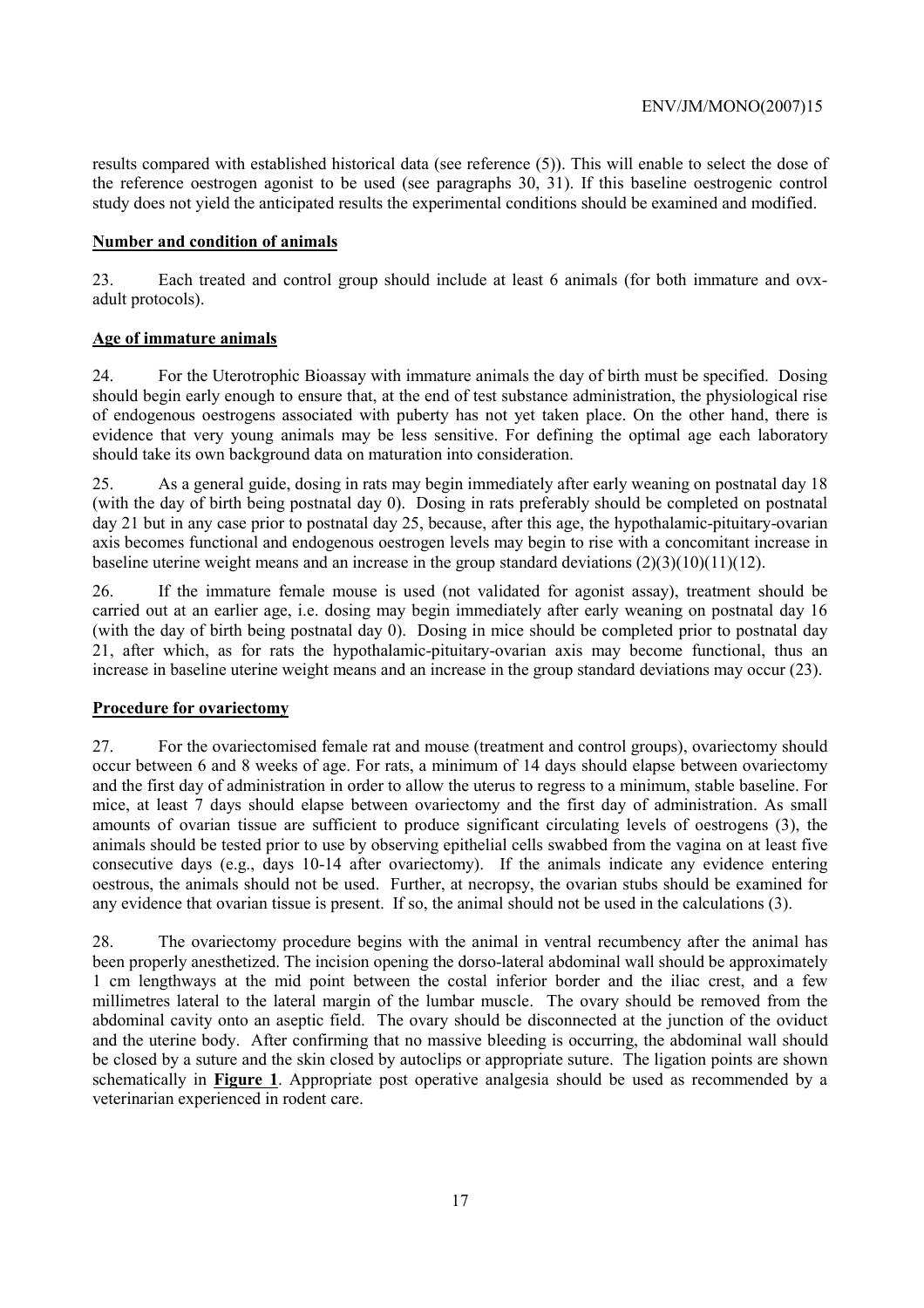#### **Body weight**

29. In the ovx-adult method, body weight and uterine weight are not correlated because uterine weight is affected by hormones like oestrogens but not by the growth factors that regulate body size. On the contrary, body weight is related to uterine weight in the immature model, while it is maturing (34). Thus, at the commencement of the study the weight variation of animals used, in the immature model, should be minimal and not exceed  $\pm 20\%$  of the mean weight. This means that the litter size should be standardized by the breeder, to assure that offspring of different mother animals will be fed approximately the same. Animals should be assigned to groups (both control and treatment) by randomized weight distribution, so that mean body weight of each group is not statistically different from any other group. Consideration should be given to avoid assignment of littermates to the same treatment group as far as practicable without increasing the number of litters to be used for the investigation.

#### **Dosage**

30. To test for oestrogen antagonists the test chemical is administered to immature or ovariectomised female rats together with the reference oestrogen agonist, 17α-ethinyl estradiol (CAS No. 57-63-6). A minimum of 3 test groups with different doses of the test chemical (putative antioestrogen) and a constant dose of the reference oestrogen agonist should be used. The oestrogenic control group will receive the reference agonist at the same dose as in the test groups. The oestrogenic control group must show a clear increase in uterus weight above the base line. An antioestrogen will either abolish or significantly decrease the increase in uterine weight in the test groups. Half log unit intervals (factor 3.2) may be an appropriate spacing between the dose groups. A vehicle control group will only be dosed with the vehicle to establish the base line for the uterus weight to demonstrate the stimulatory potency of the reference oestrogen.

31. When testing for antioestrogenicity 17α-ethinyl estradiol is the reference oestrogen agonist. It must not be dosed so high as to reach the saturation plateau of the dose response curve as this could mask the antiestrogenic effects. Thus, the dose of the reference oestrogen agonist should lead to an increase in uterine weight near the top of the ascending dose response curve but before the maximum has been achieved. For 17 $\alpha$ -ethinyl estradiol this could be in the range of 1  $\mu$ g/kg body weight/day by subcutaneous administration (5)(16) (see paragraph 39). In this respect the historical data with the animal strain used and the experience of the laboratory are decisive for the final dose selection.

32. The objective in the case of the Uterotrophic Bioassay is to select doses that ensure animal survival and that are without significant toxicity or distress to the animals after three to seven consecutive days of chemical administration up to a maximum dose of 1000 mg/kg/d. All dose levels of the tested chemical should be proposed and selected taking into account any existing toxicity and (toxico-) kinetic data available for the test compound or related materials. The highest dose level should first take into consideration the LD50 and/or acute toxicity information in order to avoid death, severe suffering or distress in the animals  $(24)(25)(26)$ . The highest dose should represent the maximum tolerated dose (MTD).

33. If the antioestrogenic potency of an antagonist can be estimated by in vitro (or in silico) data, these may be taken into consideration for dose selection. However, care must be exercised to avoid using doses in excess of the MTD.

#### **Considerations for range finding**

34. If necessary, a preliminary range finding study can be carried out with few animals. In this respect, OECD Guidance Document n°19 (25) may be used defining clinical signs indicative of toxicity or distress to the animals.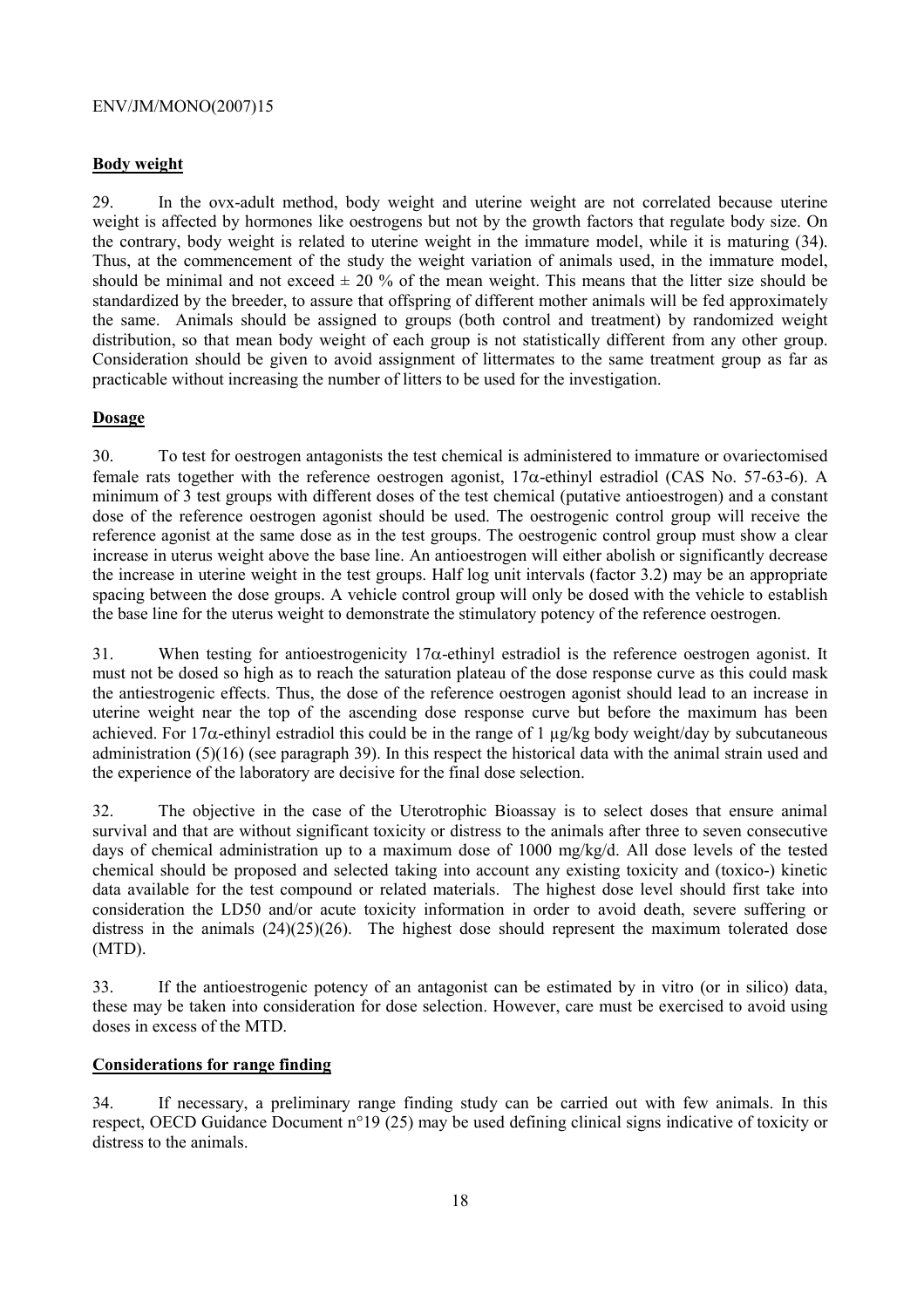#### **Administration of doses**

35. The test compound is administered by oral gavage or subcutaneous injection. Animal welfare considerations as well as toxicological aspects like the relevance to the human route of exposure to the chemical (e.g. oral gavage to model ingestion, subcutaneous injection to model inhalation or dermal adsorption), the physical/chemical properties of the test material and especially existing toxicological information and data on metabolism and kinetics (e.g. need to avoid first pass metabolism, better efficiency via a particular route) have to be taken into account when choosing the route of administration.

36. It is recommended that, wherever possible, the use of an aqueous solution/suspension be considered first. But as most oestrogen ligands or their metabolic precursors tend to be hydrophobic, the most common approach is to use a solution/suspension in oil (e.g. corn, peanut, sesame or olive oil). However, these oils have different caloric and fat content, thus the vehicle might affect total metabolizable energy (ME) intake, thereby potentially altering measured endpoints such as the uterine weight especially in the immature method (32). Thus, prior to the study, any vehicle to be used should be tested against controls without vehicles. Test substances can be dissolved in a minimal amount of 95% ethanol or other appropriate solvents and diluted to final working concentrations in the test vehicle. The toxic characteristics of the solvent must be known, and should be tested in a separate solvent-only control group. If the test substance is considered stable, gentle heating and vigorous mechanical action can be used to assist in dissolving the test substance. The stability of the test substance in the vehicle should be determined. If the test substance is stable for the duration of the study, then one starting aliquot of the test substance may be prepared, and the specified dosage dilutions prepared daily.

37. Dosage timing will depend of the model used (refer to paragraphs 24 to 26 for the immature model and to paragraph 27 for ovx-adult model). Immature female are dosed with the test substance daily for three consecutive days. For the ovariectomised female, data suggest that using a seven-day dosing regimen may have a sensitivity advantage over the three-day exposure (4). The dose should be given at similar times each day. They should be adjusted as necessary to maintain a constant dose level in terms of animal body weight (e.g., mg of test substance per kg of body weight per day). Regarding the test volume, its variability, on a body weight basis, should be minimized by adjusting the concentration of the dosing solution to ensure a constant volume on a body weight basis at all dose levels and for any route of administration.

38. As an appropriate reference antioestrogen is not available, this protocol does not require positive control for antagonistic activity. The antagonistic effect will be monitored as decrease in uterine weight from the reference oestrogen group.

39. In assays for antioestrogenicity the test substance and the reference oestrogen are normally given within 15 minutes. For oral route, to avoid direct mixing of the test substance with the reference estrogen in the body, the reference estrogen is given by subcutaneous injection. For subcutaneous route, the test substance will be injected on one side of the dorsum and the reference estrogen on the other side of the dorsum of the animal. The application volumes for both should not exceed those used when testing for oestrogenicity i.e. 5 ml/kg body weight for subcutaneous injection (except in the case of aqueous solutions where 10 ml/kg body weight may be used) divided into 2 injection sites and 5 ml/kg body weight for oral application with the exception of aqueous solutions where 10 ml/kg body weight may be used.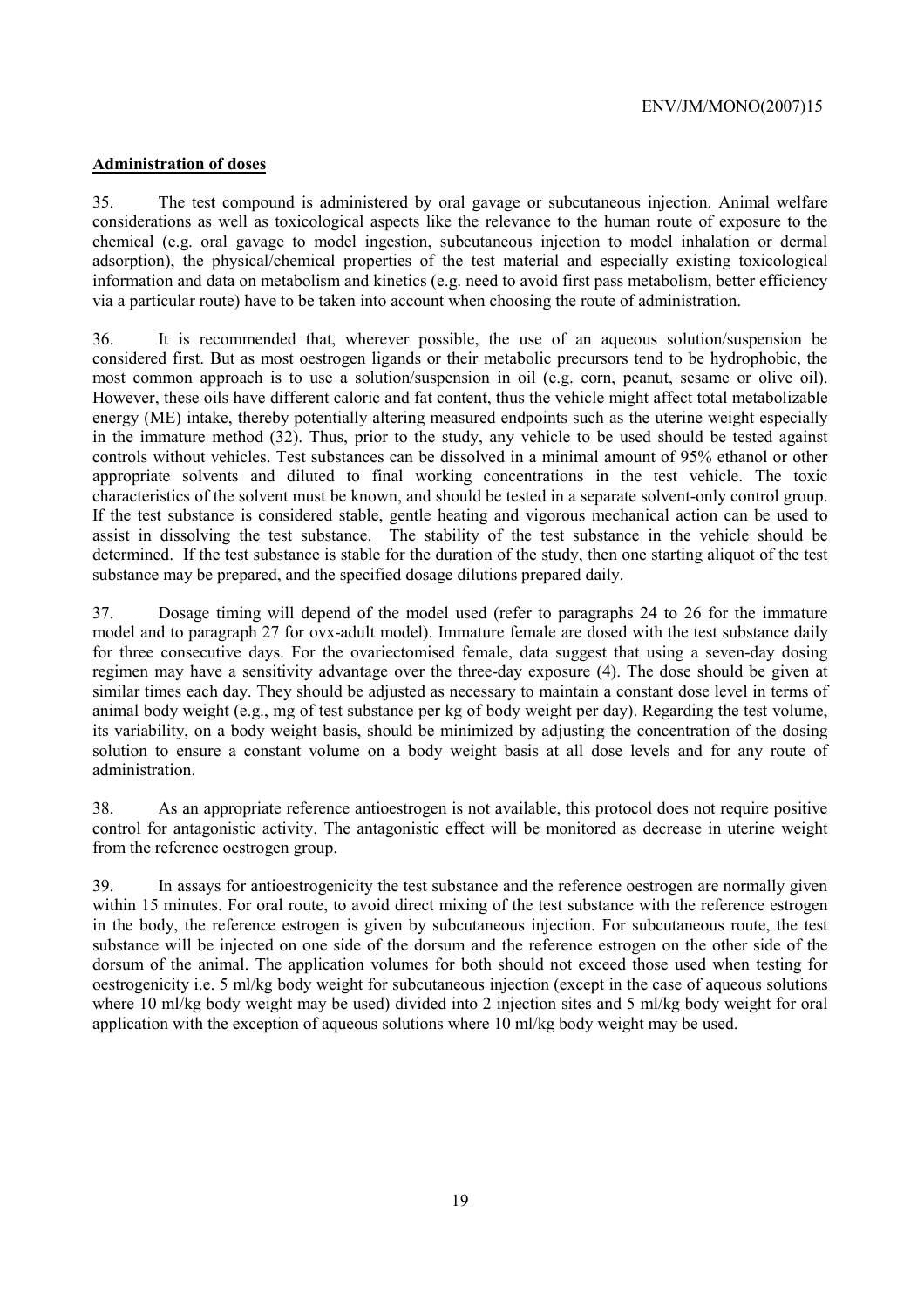#### **Observations**

#### *General and clinical observations*

41. General clinical observations should be made at least once a day and more frequently when signs of toxicity are observed. Observations should be carried out preferably at the same time(s) each day and considering the period of anticipated peak effects after dosing. All animals are to be observed for mortality, morbidity and general clinical signs such as changes in behaviour, skin, fur, eyes, mucous membranes, occurrence of secretions and excretions and autonomic activity (e.g. lacrimation, piloerection, pupil size, unusual respiratory pattern).

#### *Body weight and food consumption*

42. All animals should be weighed daily to the nearest 0.1 g, starting just prior to initiation of treatment i.e., when the animals are allocated into groups. As an optional measurement, the amount of food consumed during the treatment period may be measured per cage by weighing the feeders. The food consumption results should be expressed in grams per rat per day.

#### *Dissection and measurement of uterus weight*

43. Twenty-four hours after the last treatment, the rats will be humanely killed. Ideally, the necropsy order will be randomized across groups to avoid progression directly up or down dose groups that could subtly affect the data. The bioassay objective is to measure both the wet and blotted uterus weights. The wet weight includes the uterus and the luminal fluid contents. The blotted weight is measured after the luminal contents of the uterus have been expressed and removed.

44. Before dissection the vagina will be examined for opening status in immature animals. The dissection procedure begins by opening the abdominal wall starting at the pubic symphysis. Then, uterine horn and ovaries, if present, are detached from the dorsal abdominal wall. The urinary bladder and ureters are removed from the ventral and lateral side of uterus and vagina. Fibrous adhesion between the rectum and the vagina is detached until the junction of vaginal orifice and perineal skin can be identified. The uterus and vagina are detached from the body by incising the vaginal wall just above the junction between perineal skin as shown in **Figure 2**. The uterus should be detached from the body wall by gently cutting the uterine mesentery at the point of its attachment along the full length of the dorsolateral aspect of each uterine horn. Once removed from the body, uterine handling should be sufficiently rapid to avoid desiccation of the tissues. Loss of weight due to desiccation becomes more important with small tissues such as the uterus (23). If ovaries are present, the ovaries are removed at the oviduct avoiding loss of luminal fluid from the uterine horn. If the animal has been ovariectomised, the stubs should be examined for the presence of any ovarian tissue. Excess fat and connective tissue should be trimmed away. The vagina is removed from the uterus just below the cervix so that the cervix remains with the uterine body as shown in **Figure 2**.

45. Each uterus should be transferred to a uniquely marked and weighed container (e.g. a petri-dish or plastic weight boat) with continuing care to avoid desiccation before weighing (e.g. filter paper slightly dampened with saline may be placed in the container). The uterus with luminal fluid will be weighed to the nearest 0.1 mg (wet uterine weight).

46. Each uterus will then be individually processed to remove the luminal fluid. Both uterine horns will be pierced or cut longitudinally. The uterus will be placed on lightly moistened filter paper (e.g. Whatman No. 3) and gently pressed with a second piece of lightly moistened filter paper to completely remove the luminal fluid. The uterus without the luminal contents will be weighed to the nearest 0.1 mg (blotted uterine weight).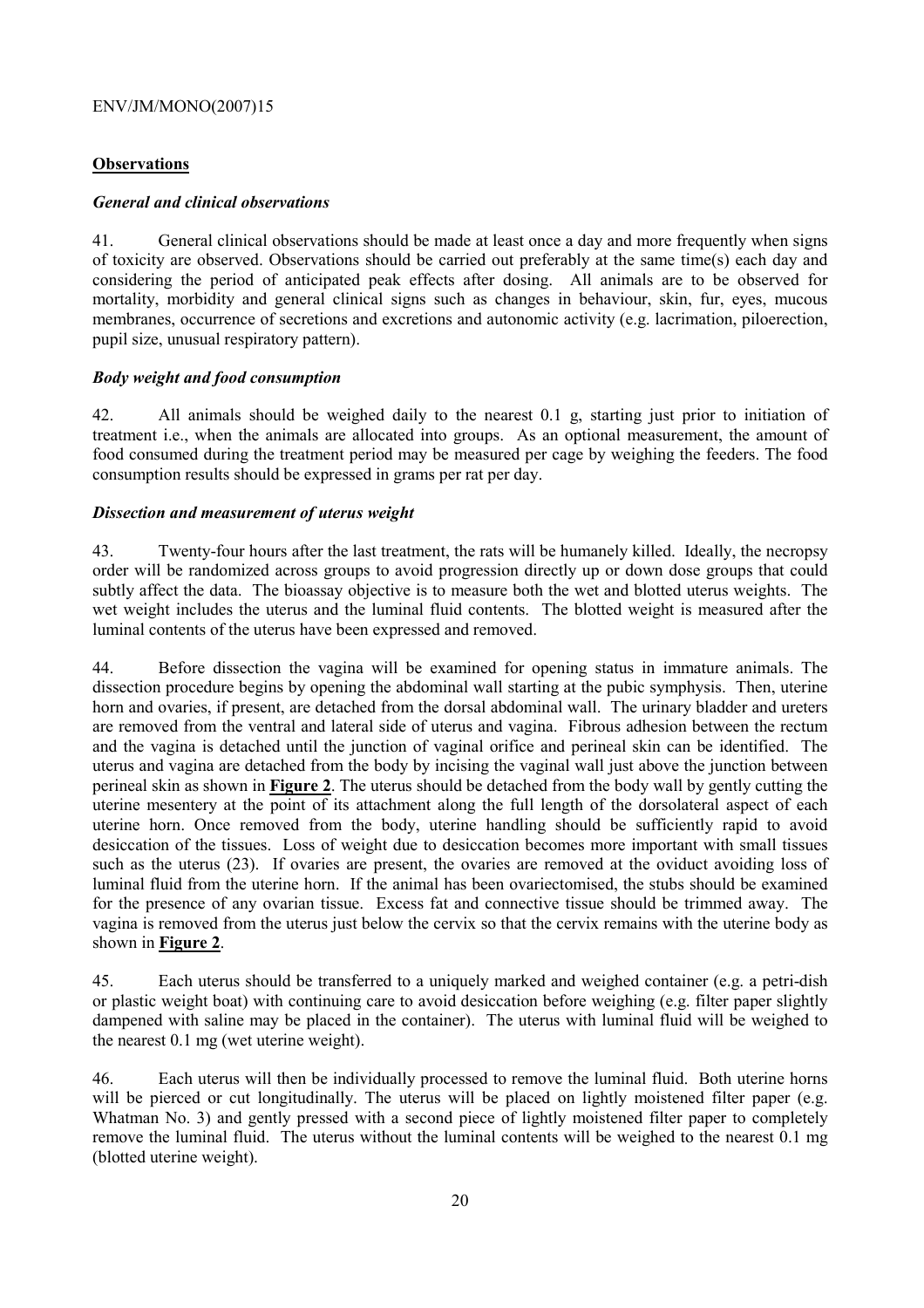47. The uterus weight from the vehicle control group at termination can be used to assure that the appropriate age in the immature intact rat was not exceeded. As a guide the mean blotted uterus weight should be around 30 mg at postnatal day 23. However, the historical data of the rat strain used by the laboratory are decisive in this respect.

#### *Dissection and measurement of liver weight*

48. Liver should be dissected and weighted to look for hypertrophy, which may indicate induction of xenobiotic metabolizing enzymes, which could secondarily reduce the effective dose of estrogen. This would cause reduced stimulation of the uterus and, hence, cause a positive response without the substance necessarily interacting with the estrogen receptor.

49. A liver sample can be taken and kept deep-frozen for further biochemical analysis of liver enzymes. This may be helpful for equivocal cases and further mechanistic work. It should be noted that increased liver weight is not necessarily an indication of induction of oestrogen-metabolizing enzymes, although large increases in liver weight are usually associated with induction of a broad range of liver enzymes.

#### *Optional investigations*

50. After weighing, the uterus may be fixed in 10% neutral buffered formalin to be examined histopathologically after Haematoxylin & Eosin (HE)-staining. The vagina may be investigated accordingly. In addition, morphometric measurement of endometrial epithelium may be done for quantitative comparison.

#### **DATA AND REPORTING**

#### **Data**

51. Study data should include:

- the number of animals at the start of the assay,
- the number and identity of animals found dead during the assay or killed for humane reasons and the date and time of any death or humane kill,
- the number and identity of animals showing signs of toxicity, and a description of the signs of toxicity observed, including time of onset, duration, and severity of any toxic effects, and
- the number and identity of animals showing any lesions and a description of the type of lesions.

52. Individual animal data should be recorded for the body weights, the wet uterine weight, the blotted uterine weight and the liver weight. One-tailed statistical analyses for antagonists should be used to determine whether the administration of a test substance resulted in a statistically significant decrease (p < 0.05) in the uterine weight as compared to that of the control group treated with the reference oestrogen agonist. The statistical analyses are in principle the same as those used for oestrogen agonists. Appropriate statistical analyses should be carried out to test for treatment related changes in blotted and wet uterine weight. For example, the data may be evaluated by an analysis of covariance (ANCOVA) approach with body weight at necropsy as the co-variable. A variance-stabilizing logarithmic transformation may be carried out on the uterine data prior to the data analysis. Dunnett and Hsu's test are appropriate for making pair wise comparisons of each dosed group to oestrogen controls and to calculate the confidence intervals.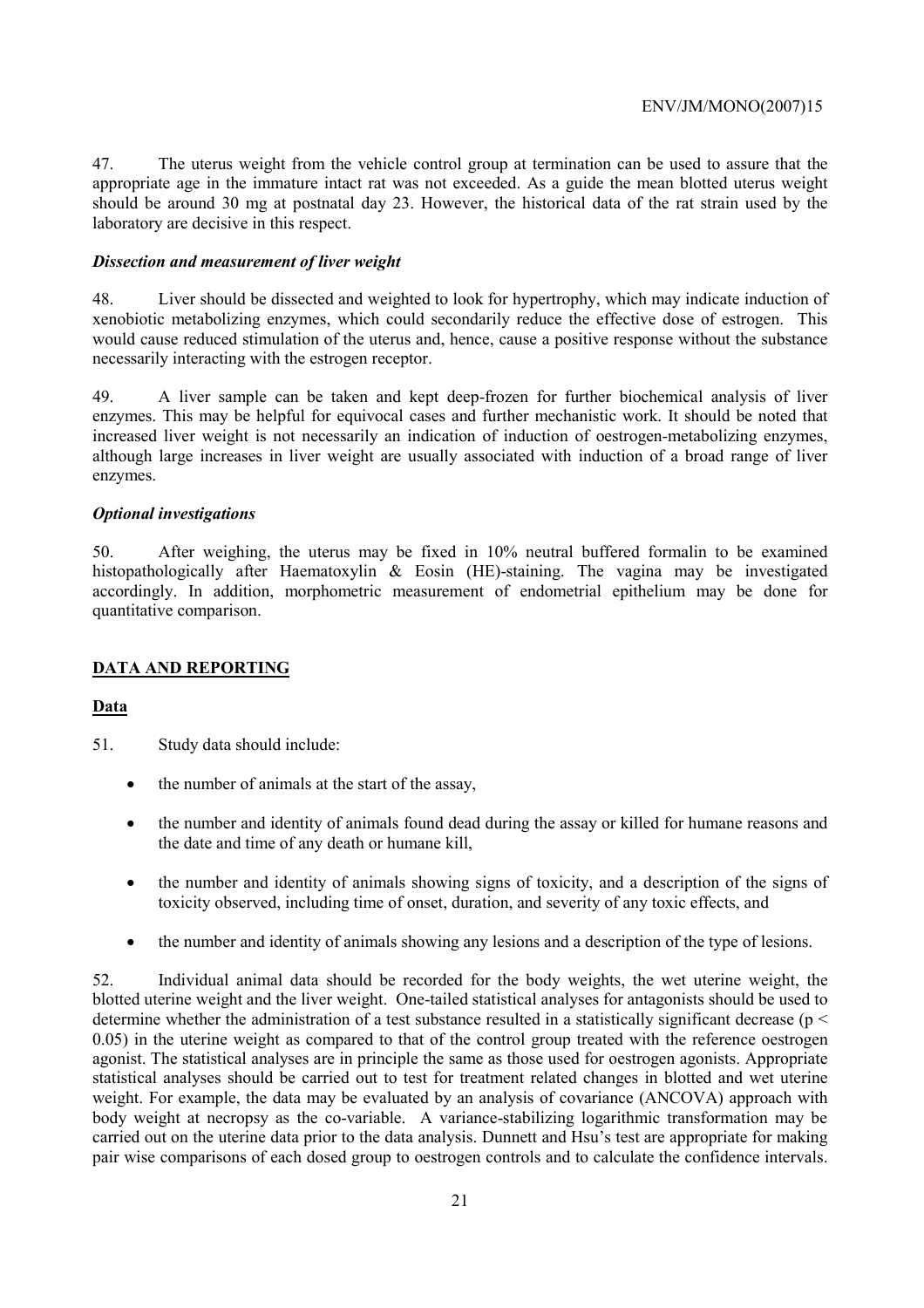Studentised residual plots can be used to detect possible outliers and to assess homogeneity of variances. These procedures were applied in the OECD validation program using the PROC GLM in the Statistical Analysis System (SAS Institute, Cary, NC), version 8 (6)(7).

53. A final report shall include:

#### **Testing facility:**

- Responsible personnel and their study responsibilities
- Data from the Baseline Oestrogenic Control Test (see paragraphs 22)

#### **Test Substance:**

- Characterization of test substances
- Physical nature and where relevant physicochemical properties
- Method and frequency of preparation of dilutions
- Any data generated on stability
- Any analyses of dosing solutions

#### **Vehicle:**

- Characterization of test vehicle (nature, supplier and lot)
- Justification of choice of vehicle (if other than water)

#### **Reference Oestrogen:**

- Source and lot number
- Method of dissolution
- Method and frequency of dilution
- Route and timing (relative to test substance dosing) of administration

#### **Test animals:**

- Species and strain
- Supplier and specific supplier facility
- Age on supply with birth date
- If immature animals, whether or not supplied with dam or foster dam and date of weaning
- Details of animal acclimatization procedure
- Number of animals per cage
- Detail and method of individual animal and group identification

#### **Assay Conditions:**

- Details of randomization process (i.e., method used)
- Rationale for dose selection
- Details of test substance formulation, its achieved concentrations, stability and homogeneity
- Details of test substance administration
- Diet (name, type, supplier, content, and, if known, phytooestrogen levels)
- Water source (e.g., tap water or filtered water) and supply (by tubing from a large container, in bottles, etc.)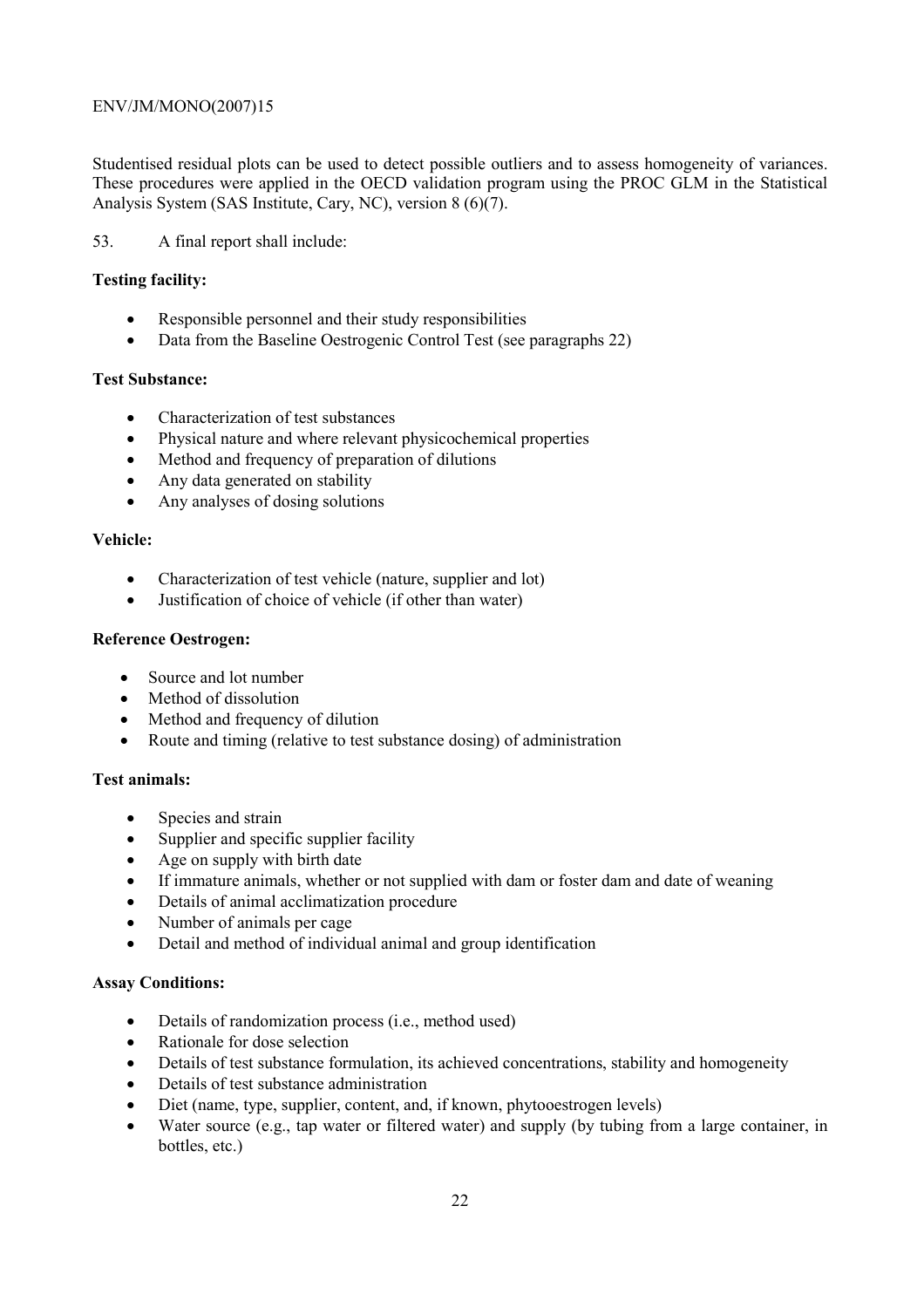- Bedding (name, type, supplier, content)
- Record of caging conditions, lighting interval, room temperature and humidity, room cleaning
- Detailed description of necropsy and uterine weighing procedures
- Description of statistical procedures

#### **Results**

#### **For individual animals:**

- All daily individual body weights (from allocation into groups through necropsy) (to the nearest  $(0.1 g)$
- Age of each animal (in days counting day of birth as day 0) when administration of test compound begins
- Date and time of each dose administration
- Calculated volume and dosage administered and observations of any dosage losses during or after administration
- Daily record of status of animal, including relevant symptoms and observations
- Suspected cause of death (if found during study in moribund state or dead)
- Date and time of humane killing with time interval to last dosing
- Wet uterine weight (to the nearest 0.1 mg) and any observations of luminal fluid losses during dissection and preparation for weighing
- Blotted uterine weight (to the nearest 0.1 mg)
- Liver weight

#### **For each group of animals:**

- Mean daily body weights (to the nearest  $(0.1 \text{ g})$  and standard deviations (from allocation into groups through necropsy)
- Mean wet uterine weights and mean blotted uterine weights (to the nearest 0.1 mg) and standard deviations
- If measured, daily food consumption (calculated as grams of food consumed per animal)
- The results of statistical analyses comparing both the wet and blotted uterine weights of treated groups relative to the same measures in the reference oestrogen agonist control groups.
- The results of statistical analysis comparing the total body weight and the body weight gain of treated groups relative to the same measures in the reference oestrogen agonist control groups.

#### **GUIDANCE FOR THE INTERPRETATION**

54. In general, a test for antioestrogenicity should be considered positive if there is a statistically significant decrease in uterine weight ( $p<0.05$ ) as compared to the referent oestrogen control group. The referent oestrogen control group must show increased uterine weights in relation to the solvent control group as expected for such treatment conditions. A positive result is further supported by the demonstration of biologically plausible relationship between the dose and magnitude of response. However, weak antagonists, particularly those that show partial agonist/antagonist activity, may display atypical (e.g. U-shaped) dose-response relationships. The ED70 dose response of the reference oestrogen has its own inherent variability, including from group to group with a study. Thus, the control group response can be sufficiently high or low relative to test substance groups to result in infrequent false positives or false negatives, respectively. Therefore, consideration of historical reference oestrogen response to ethinyl estradiol may be necessary (Kanno et al., unpublished data).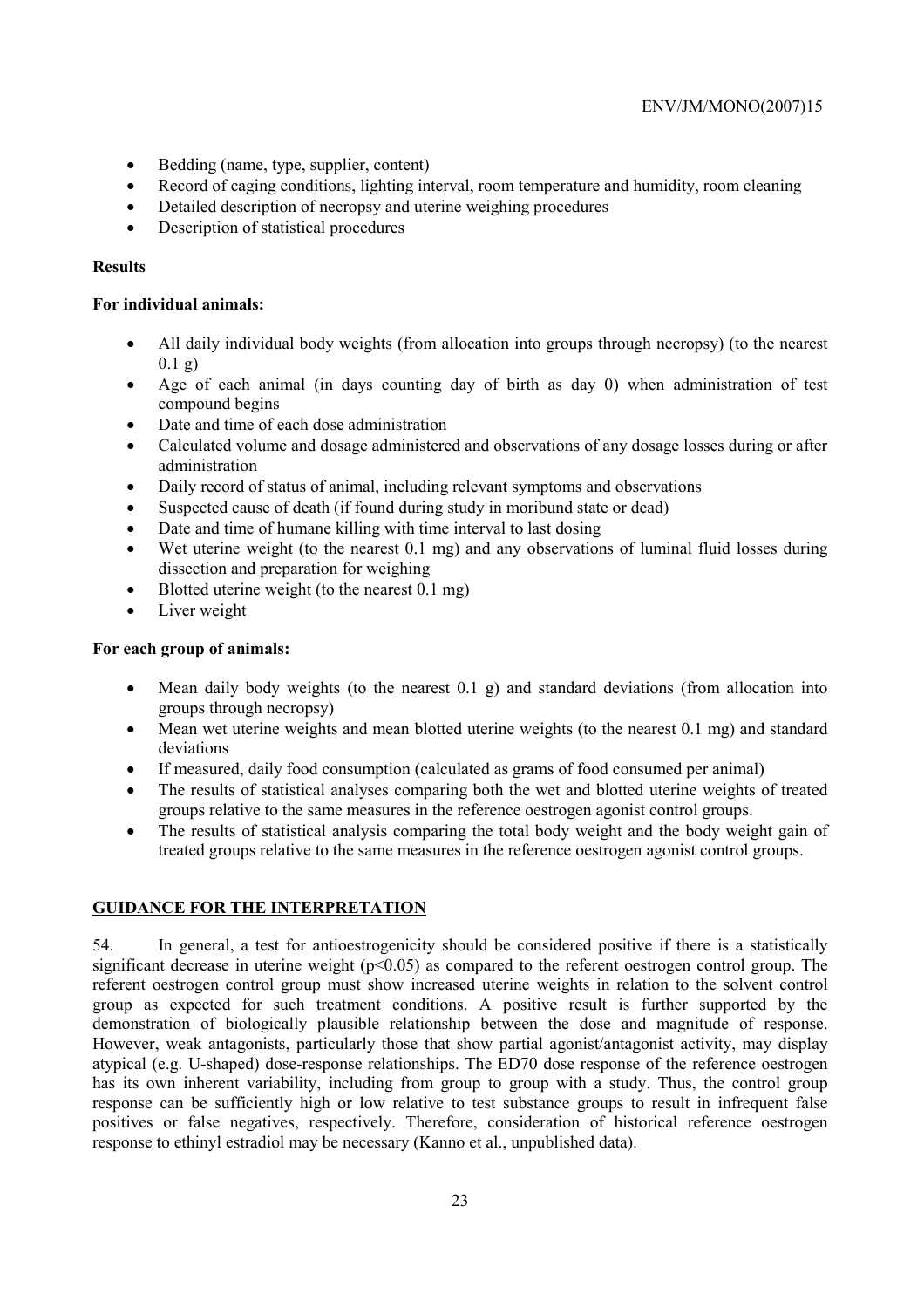55. Care must be taken in order not to exceed the maximum tolerated dose to allow a meaningful interpretation of the data. Reduction of body weight, clinical signs, and other findings should be thoroughly assessed in this respect.

56. A major source of variability identified in the course of the OECD validation study was the expertise and care within a laboratory (6). It is recommended to verify the performance of the test by comparing with the historical data. For laboratories carrying out this assay on a routine basis it is recommended to periodically verify the responsiveness of the animal model to a reference oestrogen: 17αethinyl estradiol (CAS No. 57-63-6) (see paragraph 22).

57. Historical data for vehicle control groups and for responses to the reference oestrogen should be maintained in the laboratory. These data can help to ensure that the laboratory's methods yield sufficient sensitivity.

58. The blotted uterine weights showed less variability in the course of the OECD validation study than the wet uterine weights (6)(7). However, a significant response in either measure would indicate that the test substance is positive for estrogenic activity.

59. Detection of anti-estrogenicity in the uterotrophic assay requires co-administration of test compound and estrogen, typically 17 $\alpha$ -ethinyl estradiol. When evaluating the outcome of such studies, potential kinetic interactions between the co-administered compounds as well as the induction of estrogen metabolizing enzymes by the test compound should be considered (see paragraphs 48 and 49).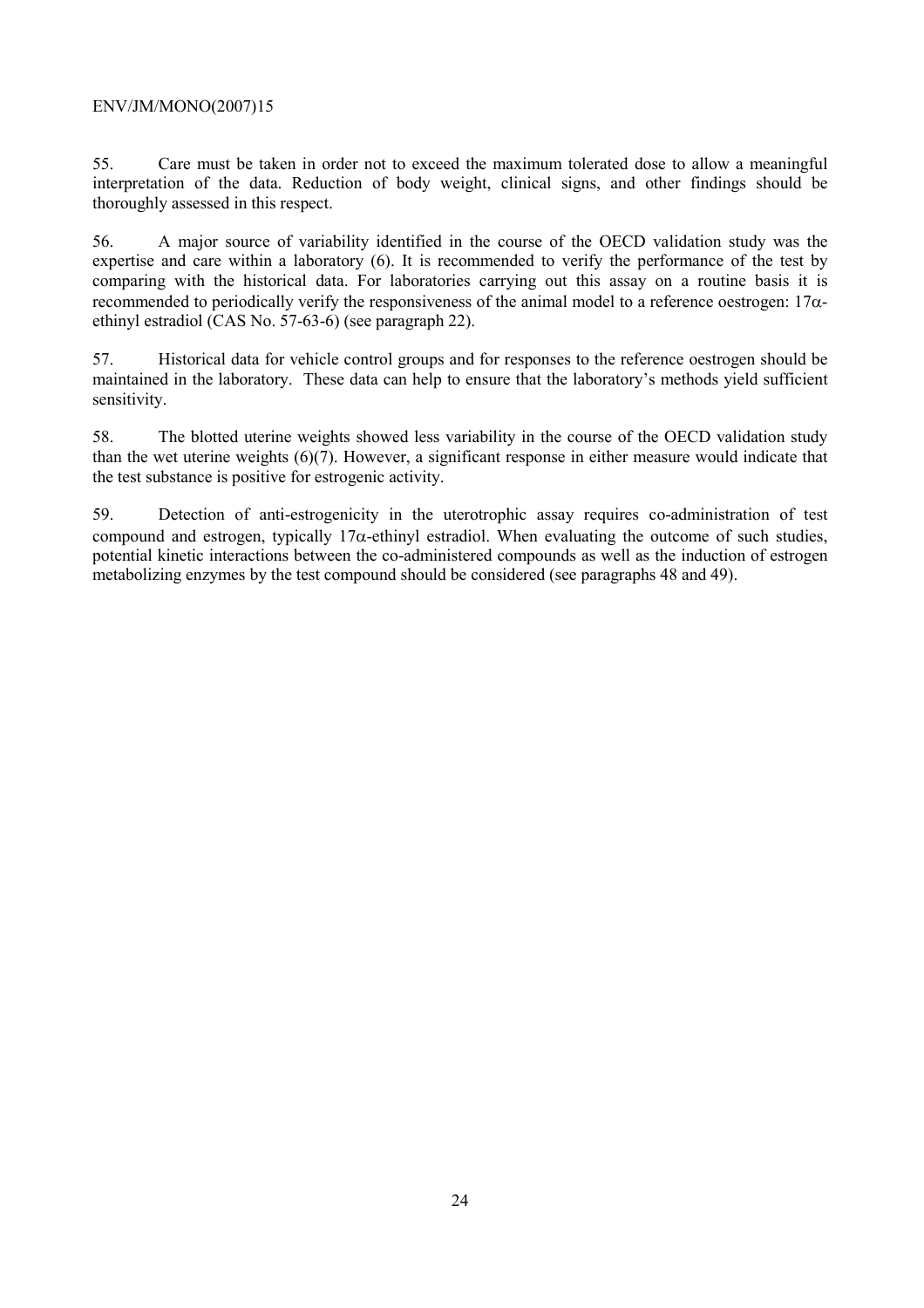#### **Figure 1: Schematic diagram showing the surgical removal of the ovaries**



The procedure begins by opening dorso-lateral abdominal wall at the mid point between the costal inferior border and the iliac crest, and a few millimetres lateral to the lateral margin of the lumbar muscle. Within the abdominal cavity, the ovaries should be located. On an aseptic field, the ovaries are then physically removed from the abdominal cavity, a ligature placed between the ovary and uterus to control bleeding, and the ovary detached by incision above the ligature at the junction of the oviduct and each uterine horn. After confirming that no significant bleeding persists, the abdominal wall should be closed by suture, and the skin closed, e.g., by autoclips or suture. The animals should be allowed to recover and the uterus weight to regress for a minimum of 14 days before use.

Mesometrium, vasculature and fat pad not shown

#### **Figure 2: The removal and preparation of the uterine tissues for weight measurement.**



The procedure begins by opening the abdominal wall at the pubic symphysis. Then, each ovary, if present and uterine horn is detached from the dorsal abdominal wall. Urinary bladder and ureters are removed from the ventral and lateral side of uterus and vagina. Fibrous adhesion between the rectum and the vagina are detached until the junction of vaginal orifice and perineal skin can be identified. The uterus and vagina are detached from the body by incising the vaginal wall just above the junction between perineal skin as shown in the figure. The uterus should be detached from the body wall by gently cutting the uterine mesentery at the point of its attachment along the full length of the dorsolateral aspect of each uterine horn. After removal from the body, the excess fat and connective tissue is trimmed away. If ovaries are present, the ovaries are removed at the oviduct avoiding loss of luminal fluid from the uterine horn. If the animal has been ovarectomised, the stubs should be examined for the presence of any ovarian tissue. The vagina is removed from the uterus just below the cervix so that the cervix remains with the uterine body as shown in the figure. The uterus can then be weighed.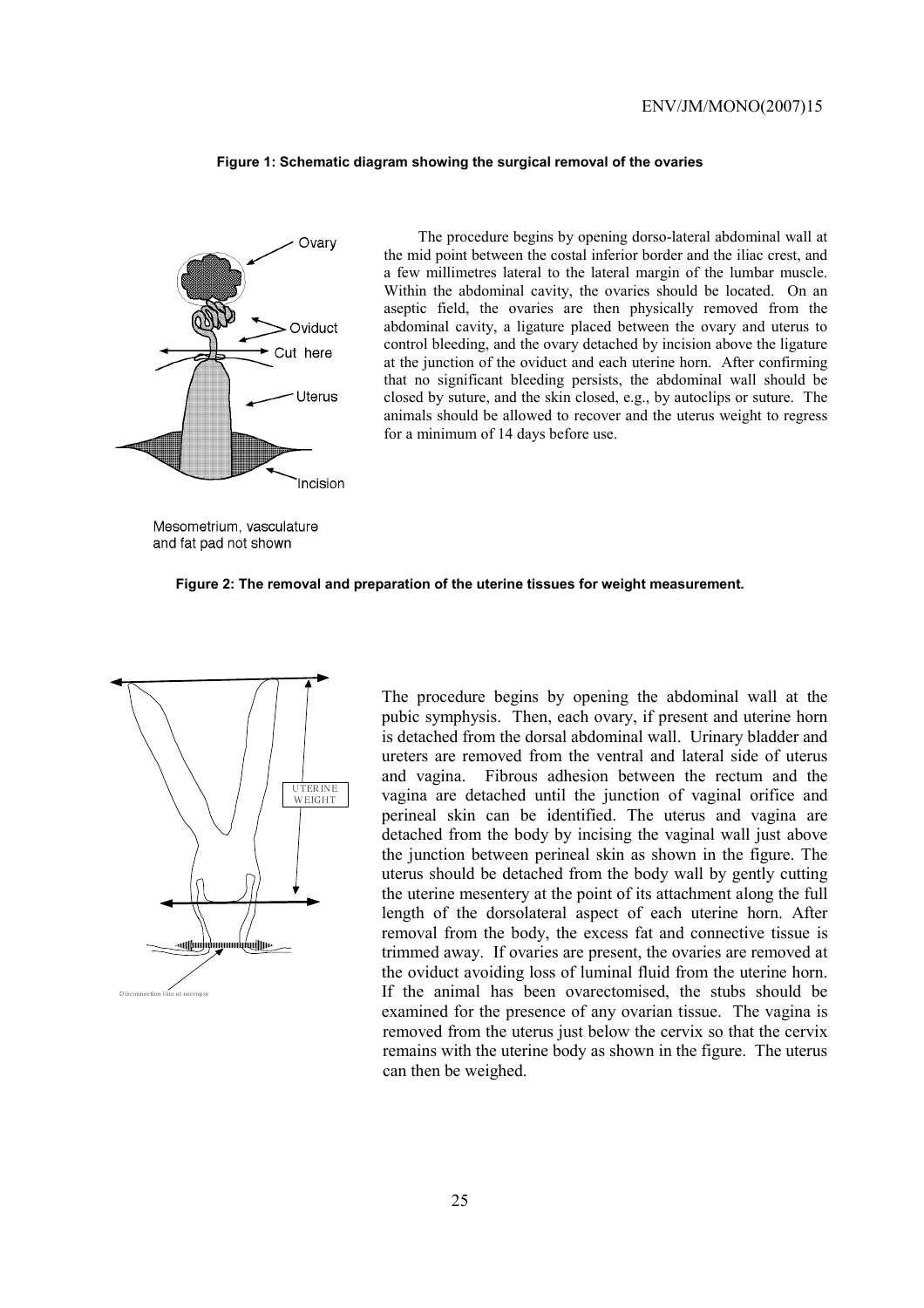### **ANNEX 1**

#### **DEFINITIONS**

**Antioestrogenicity** is the capability of a chemical to suppress the action of estradiol 17ß in a mammalian organism.

**Date of birth** is postnatal day 0.

**Dosage** is a general term comprising of dose, its frequency and the duration of dosing.

**Dose** is the amount of test substance administered. For the Uterotrophic Bioassay, the dose is expressed as weight of test substance per unit body weight of test animal per day (e.g. mg/kg body weight/day).

**Maximum Tolerable Dose (MTD)** is the highest amount of a substance that, when introduced into the body does not kill test animals (denoted by  $\text{DL}_0$ ) (IUPAC, 1993)

**Oestrogenicity** is the capability of a chemical to act like estradiol 178 in a mammalian organism.

**Postnatal day X** is the Xth day of life after the day of birth.

**Sensitivity** is the proportion of all positive/active substances that are correctly classified by the test. It is a measure of accuracy for a test method that produces categorical results, and is an important consideration in assessing the relevance of a test method.

**Specificity** is the proportion of all negative/inactive substances that are correctly classified by the test. It is a measure of accuracy for a test method that produces categorical results and is an important consideration in assessing the relevance of a test method.

**Uterotrophic** is a term used to describe a positive influence on the growth of uterine tissues.

**Validation** is a scientific process designed to characterize the operational requirements and limitations of a test method and to demonstrate its reliability and relevance for a particular purpose.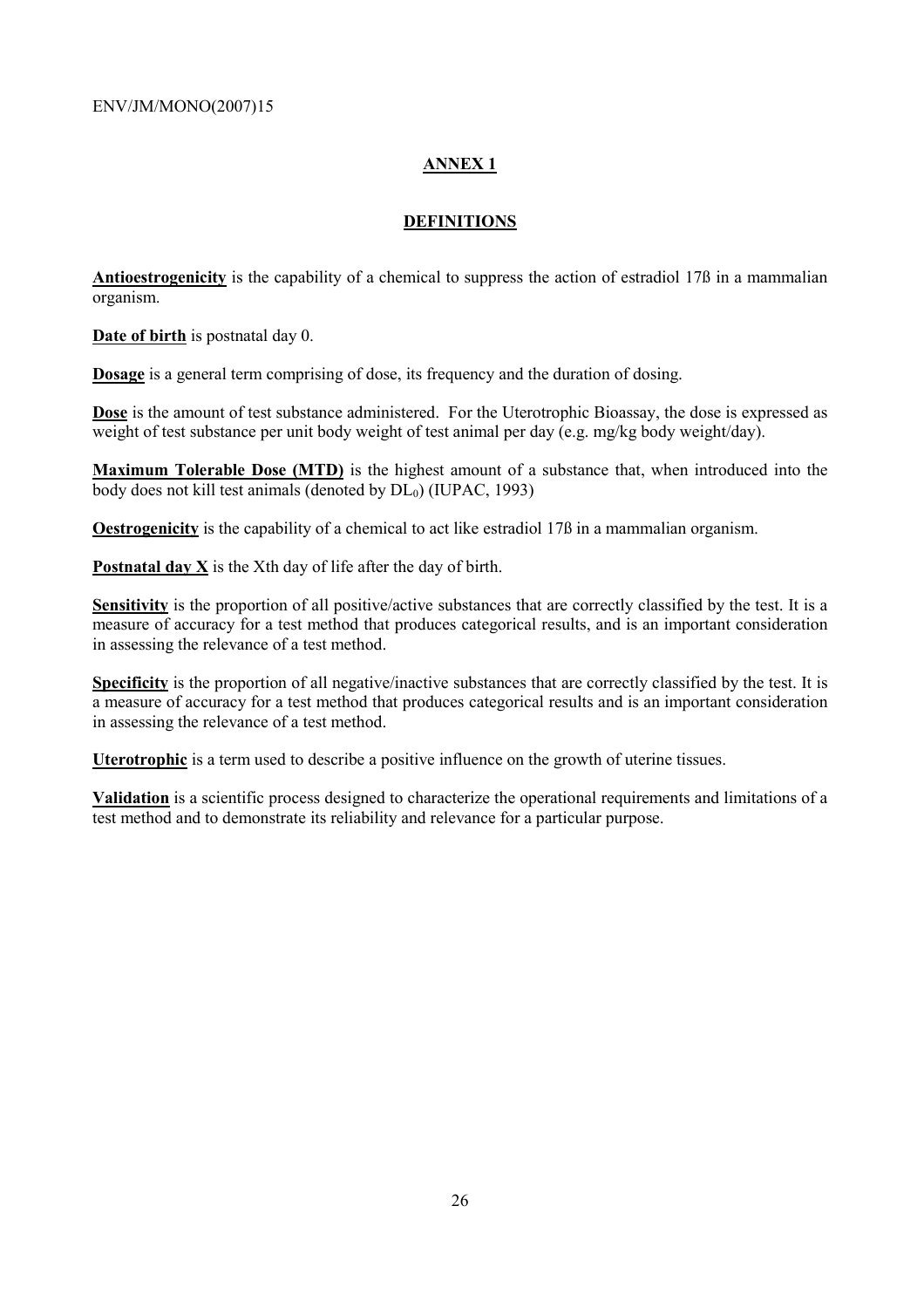#### **ANNEX 2**

**Note :** Document prepared by the S ecretariat of the Test Guidelines Program me based on the agreement reached at the 6th M eeting of the ED TA Task Force



| Level 1<br>Sorting & prioritization based<br>upon existing information                         | - physical $\&$ chemical properties, e.g., MW, reactivity, volatility, biodegradability,<br>- human & environmental exposure, e.g., production volume, release, use patterns<br>- hazard, e.g., available toxicological data                                                                                                    |                                                                                                                           |
|------------------------------------------------------------------------------------------------|---------------------------------------------------------------------------------------------------------------------------------------------------------------------------------------------------------------------------------------------------------------------------------------------------------------------------------|---------------------------------------------------------------------------------------------------------------------------|
| Level 2<br>In vitro assays providing<br>mechanistic data                                       | - ER, AR, TR receptor binding affinity<br>- Transcriptional activation<br>- Aromatase and steroidogenesis in vitro<br>- Aryl hydrocarbon receptor recognition/binding<br>$-OSARS$                                                                                                                                               | -High Through Put Prescreens<br>- Thyroid function<br>- Fish hepatocyte VTG assay<br>- Others (as appropriate)            |
| Level 3<br>In vivo assays providing data<br>about single endocrine<br>Mechanisms and effects   | - Uterotrophic assay (estrogenic related)<br>- Hershberger assay (androgenic related)<br>- Non-receptor mediated hormone function<br>- Others (e.g. thyroid)                                                                                                                                                                    | - Fish VTG (vitellogenin) assay<br>(estrogenic related)                                                                   |
| Level 4<br>In vivo assays providing data<br>about multiple endocrine<br>Mechanisms and effects | - enhanced OECD 407 (endpoints based on<br>endocrine mechanisms)<br>- male and female pubertal assays<br>- adult intact male assay                                                                                                                                                                                              | - Fish gonadal histopathology assay<br>- Frog metamorphosis assay                                                         |
| Level 5<br>In vivo assays providing data on<br>effects from endocrine &<br>other mechanisms    | $-1$ -generation assay (TG415 enhanced) <sup>1</sup><br>- 2-generation assay $(TG416 \text{ enhanced})$ <sup>1</sup><br>- reproductive screening test $(TG421 \text{ enhanced})^1$<br>- combined 28 day/reproduction screening test<br>$(TG 422 \text{ enhanced})^1$<br>1 Potential enhancements will be considered by VMG mamm | - Partial and full life cycle assays<br>in fish, birds, amphibians &<br>invertebrates (developmental and<br>reproduction) |

VMG mamm: Validation Management Group on Mammalian Testing and Assessment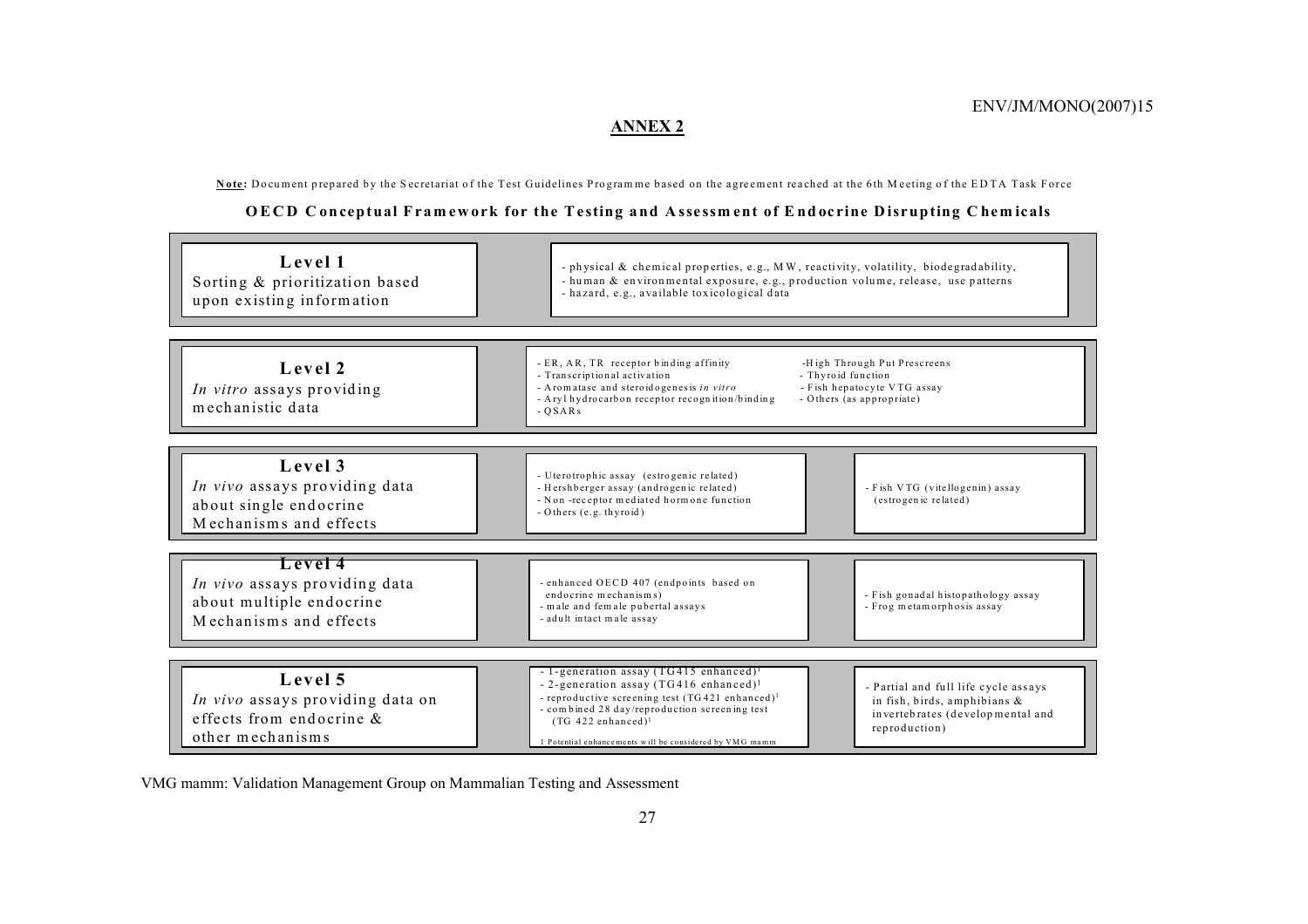# **Notes to the Framework**

**Note 1:** Entering at all levels and exiting at all levels is possible and depends upon the nature of existing inform ation needs for hazard and risk assessm ent purposes

**Note 2:** In level 5,ecotoxicology should include endpoints that indicate <sup>m</sup> echanism s of adverse effects, and potential population dam age

**Note 3:** W hen a m ultim odal m odel covers several of the single endpoint assays, that <sup>m</sup> odel w ould replace the use of those single endpoint assays

**Note 4:** The assessm ent of each chem ical should be based on a case by case basis, taking into account all available inform ation, bearing in m ind the function of the fram ework levels.

**Note 5:** The fram ew ork should not be considered as all inclusive at the present tim e. At levels 3,4 and 5 it includes assays that are either available or for w hich validation is under way. With respect to the latter, these are provisionally included. Once developed and validated, they will be form ally added to the fram ework.

**Note 6:** Level 5 should not be considered as including definitive tests only. Tests included at that level are considered to contribute to general hazard and risk assessment.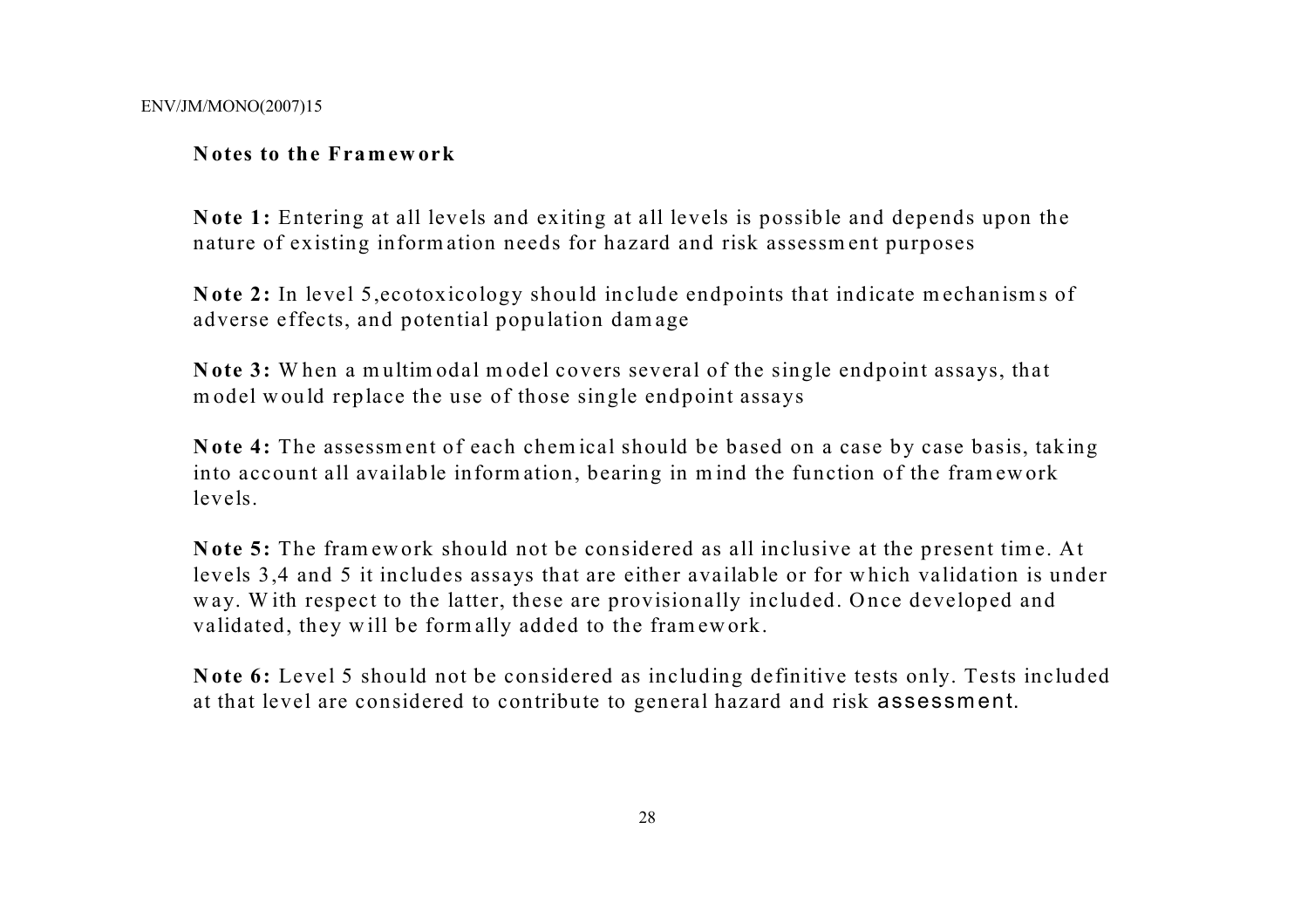#### **LITERATURE**

- (1) OECD. (1998). Report of the First Meeting of the OECD Endocrine Disrupter Testing and Assessment (EDTA) Task Force,  $10^{th}$ -11<sup>th</sup> March 1998, ENV/MC/CHEM/RA(98)5.
- (2) OECD. (2003). Detailed Background Review of the Uterotrophic Bioassay: Summary of the Available Literature in Support of the Project of the OECD Task Force on Endocrine Disrupters Testing and Assessment (EDTA) to Standardise and Validate the Uterotrophic Bioassay. OECD Environmental Health and Safety Publication Series on Testing and Assessment No. 38. ENV/JM/MONO(2003)1.
- (3) Owens JW, Ashby J. (2002). Critical Review and Evaluation of the Uterotrophic Bioassay for the Identification of Possible Estrogen Agonists and Antagonists: In Support of the Validation of the OECD Uterotrophic Protocols for the Laboratory Rodent. Crit. Rev. Toxicol. 32:445-520.
- (4) OECD. (2001). Final Report of the Phase 1 of the Validation Study of the Uterotrophic Assay. [ENV/JM/TG/EDTA (2001)1/REV1].
- (5) Kanno, J, Onyon L, Haseman J, Fenner-Crisp P, Ashby J, Owens W. (2001). The OECD program to validate the rat uterotrophic bioassay to screen compounds for in vivo estrogenic responses: Phase 1. Environ Health Perspect. 109:785-94.
- (6) OECD (2003). OECD Draft Report of the Validation of the Rat Uterotrophic Bioassay. Phase 2. Testing of Potent and Weak Oestrogen Agonists by Multiple Laboratories. [ENV/JM/TG/EDTA (2003)1].
- (7) Kanno J, Onyon L, Peddada S, Ashby J, Jacob E, Owens W. (2003). The OECD program to validate the rat uterotrophic bioassay: Phase Two - Dose Response Studies. Environ. Health Persp. 111:1530-1549
- (8) Kanno J, Onyon L, Peddada S, Ashby J, Jacob E, Owens W. (2003). The OECD program to validate the rat uterotrophic bioassay: Phase Two – Coded Single Dose Studies. Environ. Health Persp. 111:1550-1558.
- (9) Owens W, Ashby J, Odum J, Onyon L. (2003). The OECD program to validate the rat uterotrophic bioassay: Phase Two – Dietary phytoestrogen analyses. Environ. Health Persp. 111:1559-1567.
- (10) Ogasawara Y, Okamoto S, Kitamura Y, Matsumoto K. (1983). Proliferative pattern of uterine cells from birth to adulthood in intact, neonatally castrated, and/or adrenalectomized mice assayed by incorporation of  $[I^{125}]$ iododeoxyuridine. Endocrinology 113:582-587.
- (11) Branham WS, Sheehan DM, Zehr DR, Ridlon E, Nelson CJ. (1985). The postnatal ontogeny of rat uterine glands and age-related effects of 17β-estradiol. Endocrinology 117:2229-2237.
- (12) Schlumpf M, Berger L, Cotton B, Conscience-Egli M, Durrer S, Fleischmann I, Haller V, Maerkel K, Lichtensteiger W. (2001). Estrogen active UV screens. SÖFW-J. 127:10-15.
- (13) Zarrow MX, Lazo-Wasem EA, Shoger RL. (1953). Estrogenic activity in a commercial animal ration. Science 118:650-651.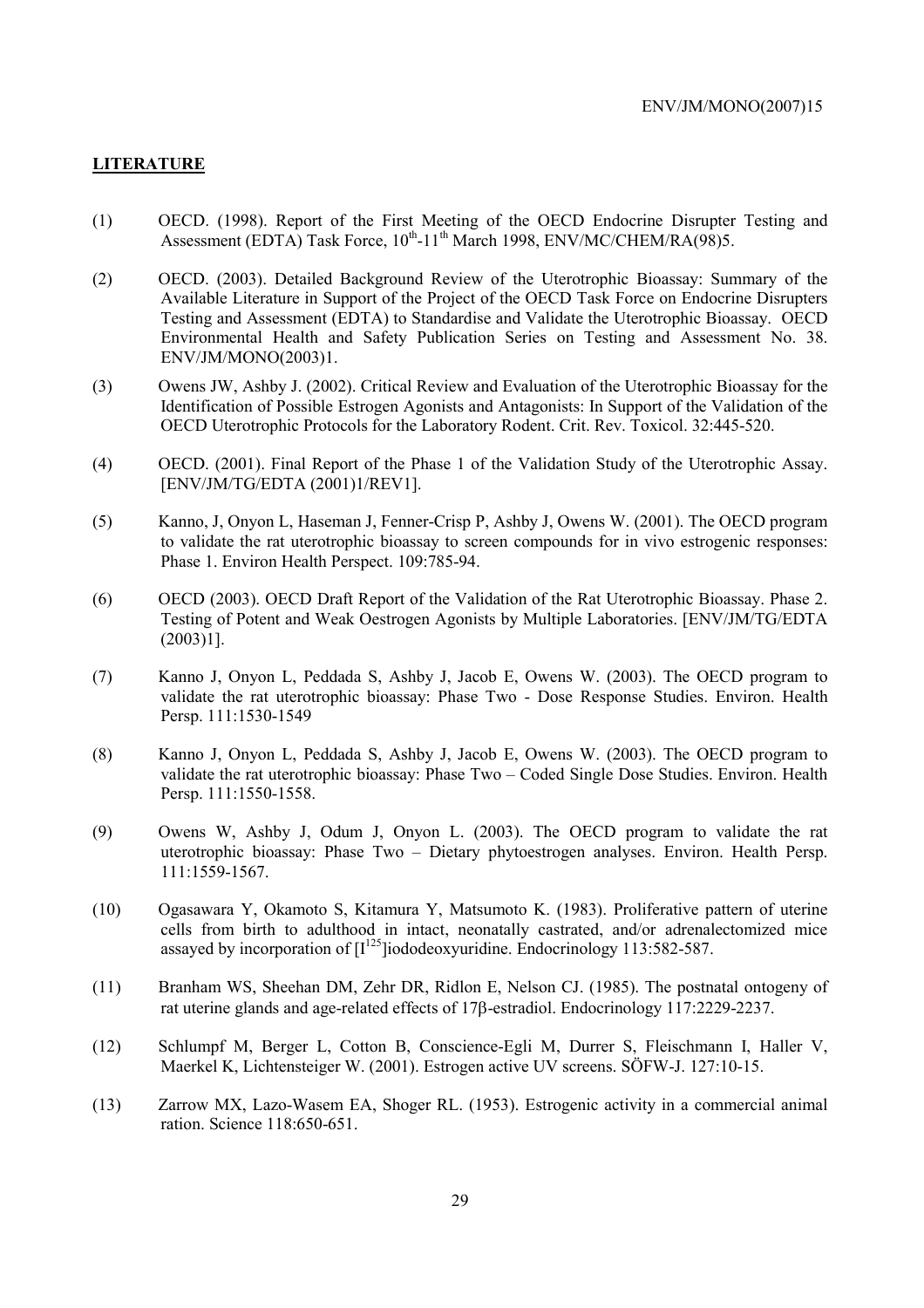- (14) Drane HM, Patterson DSP, Roberts BA , Saba N. (1975). The chance discovery of oestrogenic activity in laboratory rat cake. Fd. Cosmet. Toxicol. 13:425-427.
- (15) Boettger-Tong H, Murphy L, Chiappetta C, Kirkland JL, Goodwin B, Adlercreutz H, Stancel GM, Makela S. (1998). A case of a laboratory animal feed with high estrogenic activity and its impact on *in vivo* responses to exogenously administered estrogens. Environ. Health Perspec. 106:369-373.
- (16) OECD (2006) Validation of the Uterotrophic Bioassay in mice by bridging data to rats
- (17) Degen GH, Janning P, Diel P, Bolt HM. (2002). Estrogenic isoflavones in rodent diets. Toxicol. Lett. 128:145-157.
- (18) Wade MG, Lee A, McMahon A, Cooke G, Curran I. (2003). The influence of dietary isoflavone on the uterotrophic response in juvenile rats. Food Chem. Toxicol. 41:1517-1525.
- (19) Yamasaki K, Sawaki M, Noda S, Wada T, Hara T, Takatsuki M. (2002). Immature uterotrophic assay of estrogenic compounds in rats given different phytoestrogen content diets and the ovarian changes in the immature rat uterotrophic of estrogenic compounds with ICI 182,780 or antide. Arch. Toxicol. 76:613-620.
- (20) Thigpen JE, Haseman JK, Saunders HE, Setchell KDR, Grant MF, Forsythe D. (2003). Dietary phytoestrogens accelerate the time of vaginal opening in immature CD-1 mice. Comp. Med. 53:477-485.
- (21) Ashby J, Tinwell H, Odum J, Kimber I, Brooks AN, Pate I, Boyle CC. (2000). Diet and the aetiology of temporal advances in human and rodent sexual development. J. Appl. Toxicol. 20:343-347.
- (22) Thigpen JE, Lockear J, Haseman J, Saunders HE, Caviness G, Grant MF, Forsythe DB. (2002). Dietary factors affecting uterine weights of immature CD-1 mice used in uterotrophic bioassays. Cancer Detect. Prev. 26:381-393.
- (23) Thigpen JE, Li L-A, Richter CB, Lebetkin EH, Jameson CW. (1987). The mouse bioassay for the detection of estrogenic activity in rodent diets: I. A standardized method for conducting the mouse bioassay. Lab. Anim. Sci. 37:596-601.
- (24) OECD (2001). Acute oral toxicity up-and-down procedure. OECD Guideline for the testing of chemicals 425.
- (25) OECD (2000) Guidance document on the recognition, assessment and use of clinical signs as humane endpoints for experimental animals used in safety evaluation. Environmental Health and Safety Monograph Series on Testing and Assessment No 19. ENV/JM/MONO(2000)7.
- (26) OECD (2001) Guidance document on acute oral toxicity. Environmental Health and Safety Monograph Series on Testing and Assessment No 24. ENV/JM/MONO(2001)4.
- (27) Bulbring, E., and Burn, J.H. (1935). The estimation of oestrin and of male hormone in oily solution. J. Physiol. 85: 320 - 333.
- (28) Dorfman, R.I., Gallagher, T.F. and Koch, F.C (1936). The nature of the estrogenic substance in human male urine and bull testis. Endocrinology 19: 33 - 41.